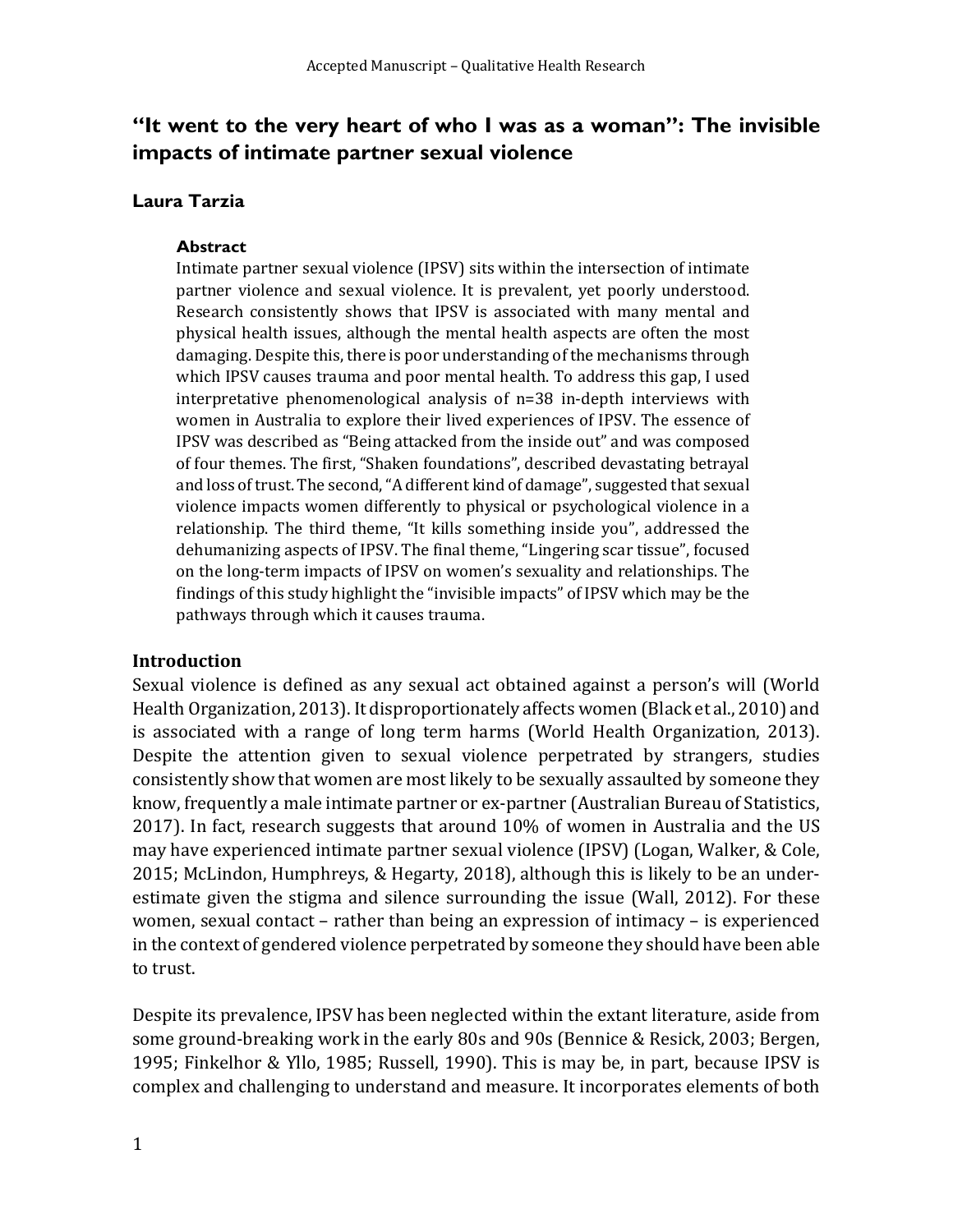intimate partner violence (IPV) and sexual violence (Tarzia, 2020). It also encompasses a spectrum of behaviors including: rape and sexual assault; the use of coercion, threats or blackmail to obtain sexual acts; forced consumption of pornography; and reproductive control (Logan et al., 2015). These behaviors may be experienced alongside physical, emotional, or financial abuse by a partner or ex-partner (Black et al., 2010; World Health Organization, 2013), or they may occur in isolation. As an attempt to respond to this complexity, researchers have made some headway towards classifying and defining different types of IPSV (Bagwell-Gray, 2019a; Bagwell-Gray, Messing, & Baldwin-White, 2015). However, it is unclear to what extent this is a meaningful process in terms of measuring its impacts or understanding women's trauma (Russell, 1990).

What we do know is that, broadly defined, sexual violence perpetrated by an intimate partner is associated with a range of poor mental health outcomes (Basile et al., 2018; Campbell & Soeken, 1999; Logan et al., 2015; Tarzia et al., 2018; World Health Organization, 2013). Studies repeatedly show associations between IPSV and posttraumatic stress disorder (PTSD), anxiety, depression, fear, shame, hyperarousal and suicidal ideation (Bagwell-Gray et al., 2015; Logan et al., 2015). These associations are often stronger than those reported for sexual violence perpetrated by a stranger (Cox, 2015; Culbertson & Dehle, 2001; Finkelhor & Yllo, 1985; Tarzia et al., 2018; Temple, Weston, Rodriguez, & Marshall, 2007; Wall, 2012) (acknowledging, of course, that both scenarios are incredibly damaging). Similarly, in the IPV literature, patterns of abuse that include a sexual element are often associated with worse mental health outcomes than physical violence alone (Bennice, Resick, Mechanic, & Astin, 2003; Bonomi, Anderson, Rivara, & Thompson, 2007; McFarlane et al., 2005), although it is unclear how co-occurring psychological abuse contributes to this dynamic. Taken together, evidence suggests that there is something about IPSV that is particularly harmful to women's mental health and wellbeing. However, little is known about what these critical elements might be, or the unique mechanisms through which IPSV causes trauma.

Qualitative studies exploring the emotional impacts of IPSV on women – and which could potentially answer these questions – are scarce. The focus of most qualitative IPSV research has been on women's coping strategies or how they make sense of the violence (Bagwell-Gray, 2019a), rather than examining its impacts. For instance, Bergen (1995) and Finkelhor and Yllo (1982, 1985) have explored how women cope with IPSV and the processes they go through in order to name their experiences as abuse. Similarly, Basile (1999) and Russell (1990) have concentrated on the dynamics of IPSV and its relationship with broader structures of gender inequality within relationships. Easteal and McOrmond-Plummer (2006) incorporated survivor voices into their comprehensive examination of IPSV, including a brief section on emotional impacts. Their findings suggest that women feel a sense of powerlessness, helplessness,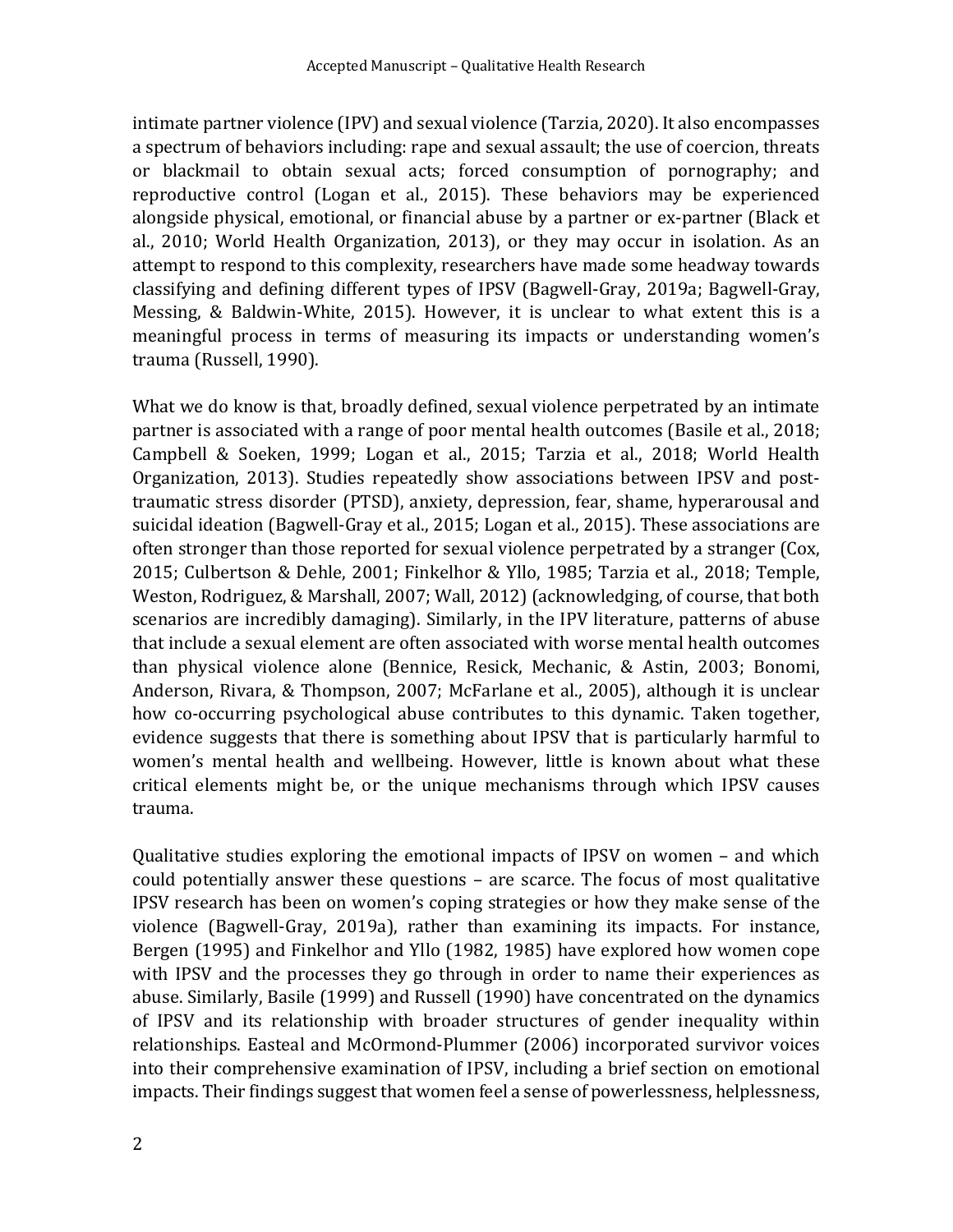shame and ongoing fear of men after IPSV (Easteal & McOrmond-Plummer, 2006). Recent qualitative studies on IPSV are lacking, with a few exceptions (Bagwell-Gray, 2019a; Kwiatkowski, 2019; Schneider, 2019), many of which examine the issue in a particular setting or cultural context.

A small qualitative evidence base focusing on sexual violence more broadly does exist, predominantly concentrating on recovery from sexual violence rather than women's experiences of it. Those studies that do examine the lived experience of sexual trauma highlight women's feelings of fear and rage (Roth & Lebowitz, 1988), difficulties during childbirth (LoGiudice & Beck, 2016), and disrupted schemas of self (Roth & Lebowitz, 1988). Yet, these studies either focus on stranger assaults alone, or do not distinguish between assaults perpetrated by strangers and those perpetrated by an intimate partner. Robust qualitative research is needed in order to identify the similarities and differences between IPSV and other forms of sexual assault.

In this article the aim is to describe the "invisible" impacts of IPSV, drawing on phenomenological analysis of qualitative interviews with 38 women victim/survivors. Invisible impacts are defined here as the emotional repercussions that are difficult to quantify and measure, but which may be the mechanisms through which IPSV affects clinical mental health outcomes such as PTSD, anxiety and depression. The guiding question for this research was: "What does it mean to be sexually assaulted by an intimate partner?" The study is underpinned by a feminist framework that recognizes the ways that women's sexuality is constructed under patriarchy, and how normative "patterns, practices and cultural arrangements" can "scaffold" sexual violence (Gavey, 2019).

#### **Materials and Methods**

#### *Interpretative phenomenological analysis (IPA)*

Interpretative phenomenological analysis (IPA) (Smith, Flowers, & Larkin, 2009) guided this study. Phenomenological methods of various types have been used successfully to understand aspects of women's experiences in the broader context of IPV (Crann & Barata, 2016; Enander, 2010; Vella, Miller, Lambert, & Morgan, 2017), although as yet they have not been harnessed to help understand IPSV. IPA is a particular form of phenomenological inquiry popular within health psychology (Smith, Jarman, & Osborn, 1999). It has been used to understand experiences of disease and illness (Skinta, Brandrett, Shenk, Wells, & Dilley, 2016), end-of-life care (McPherson, Wilson, & Murray, 2006) and suicide (Zortea, Dickson, Gray, & O'Connor, 2019), as well as traumatic life events such as pregnancy termination because of fetal abnormality (Lafarge, Mitchell, & Fox, 2013). A key feature of IPA is that it embraces the researcher's interpretation of participants' lived experiences, rather than requiring "bracketing" (where the researcher attempts to distance themselves entirely from any past theories or knowledge about the phenomenon (Giorgi, 1994)). In this, it draws on a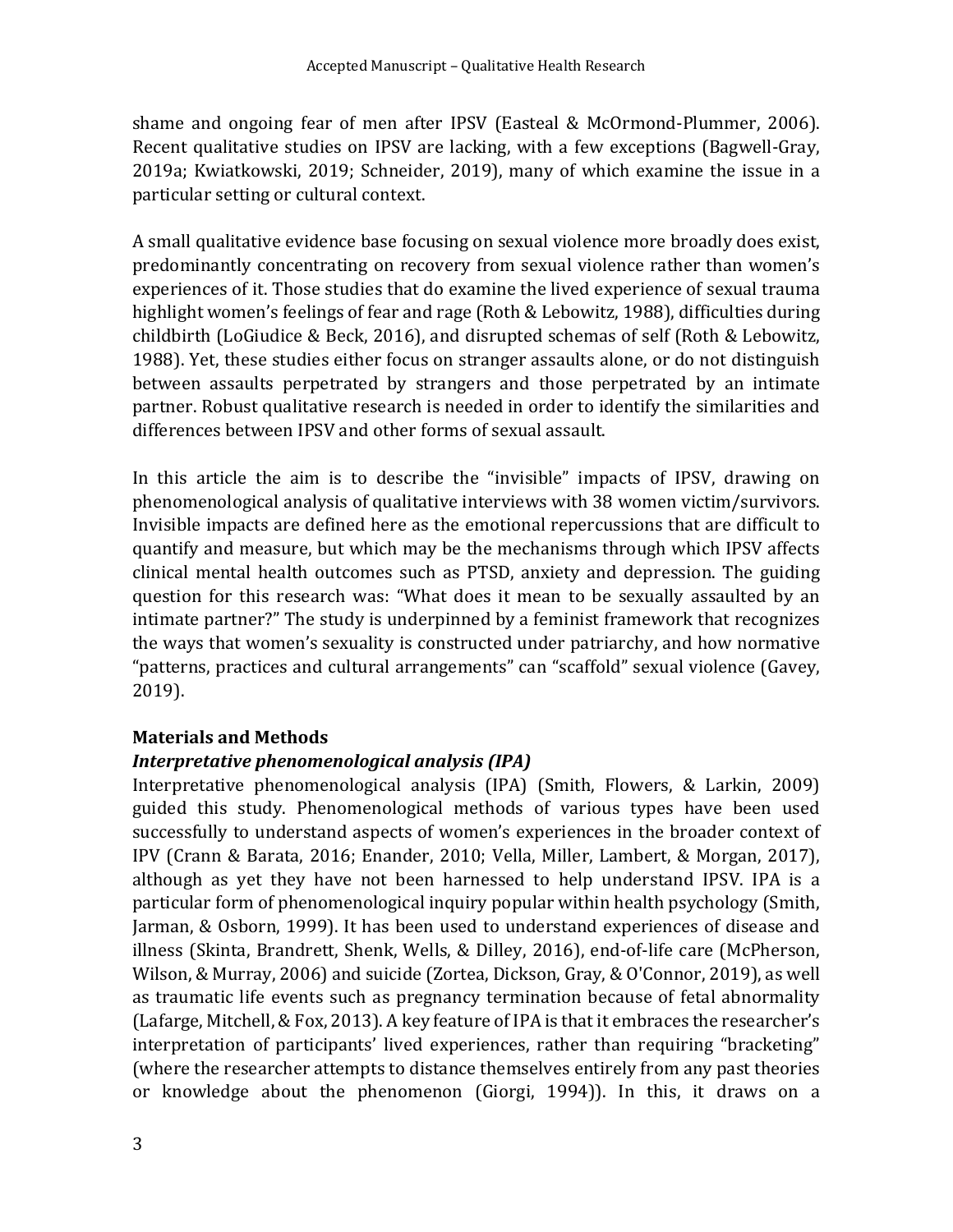phenomenological tradition that stems from the work of Heidegger (1962) and Merleau-Ponty (1962), who recognize that we are too much "beings-in-the-world" to successfully suspend all preconceived notions. This approach is more aligned with the feminist underpinnings of this study, since it acknowledges that we cannot separate the lived experience of a phenomenon from its gendered social context (Fisher, 2000).

On the other hand, IPA has been criticized for being insufficiently phenomenological (van Manen, 2017). It has been suggested (van Manen, 2017; Zahavi, 2018) that IPA operates only on a psychological level rather than attempting to uncover the primal essence of a phenomenon. These debates have raged within the health sciences for over twenty years and it is not my intention here to attempt to resolve them. In the end, as Giorgi (2000a, 2000b) has concluded, the arguments surrounding newer forms of phenomenological research come down to whether phenomenology is viewed as a philosophy or a scientific method. In the case of IPA, phenomenology is approached as the latter. This may mean that it is less stringent in terms of its adherence to the strict European tradition of phenomenology, but certainly does not mean that one cannot do excellent research with it. For this study, IPA's focus on how the participants themselves make sense of their lived experiences was appropriate, since it positions the women (rather than the researcher) as experts in their own lives (Pearce, Thogersen-Ntoumani, Duda, & McKenna, 2014). This is in keeping with both the study's feminist underpinnings and the shift in the violence against women field towards seeing lived experience as a critically important driver of change (Tarzia, Humphreys, & Hegarty, 2017).

#### *Recruitment*

Participants were recruited to the study using sensitive methods used successfully in previous IPV research (Tarzia, Valpied, Koziol-McLain, Glass, & Hegarty, 2017). This included study advertisements placed on the Facebook pages of two IPV support organizations located in the state of Victoria. The ads invited women who had been in a relationship where "things happened in the bedroom that [they] didn't want" or who had "felt pressured, unsafe or afraid during sex with a boyfriend, girlfriend, husband or partner" to take part in the study. Eligible women were aged 18 years or over, with sufficient English comprehension to be able to provide informed consent. Experiences of sexual violence needed to have occurred in the context of a committed relationship (as opposed to a casual encounter or "hook-up") but could have happened at any time period in women's adult lives. Although recruitment was open to all women, only women who had experienced IPSV in the context of a heterosexual relationship responded to the call for participants.

Interested women were directed to an online expression of interest form where they were asked to input a first name, safe contact number and safe email address (that an abusive partner did not have access to). A research assistant followed up with these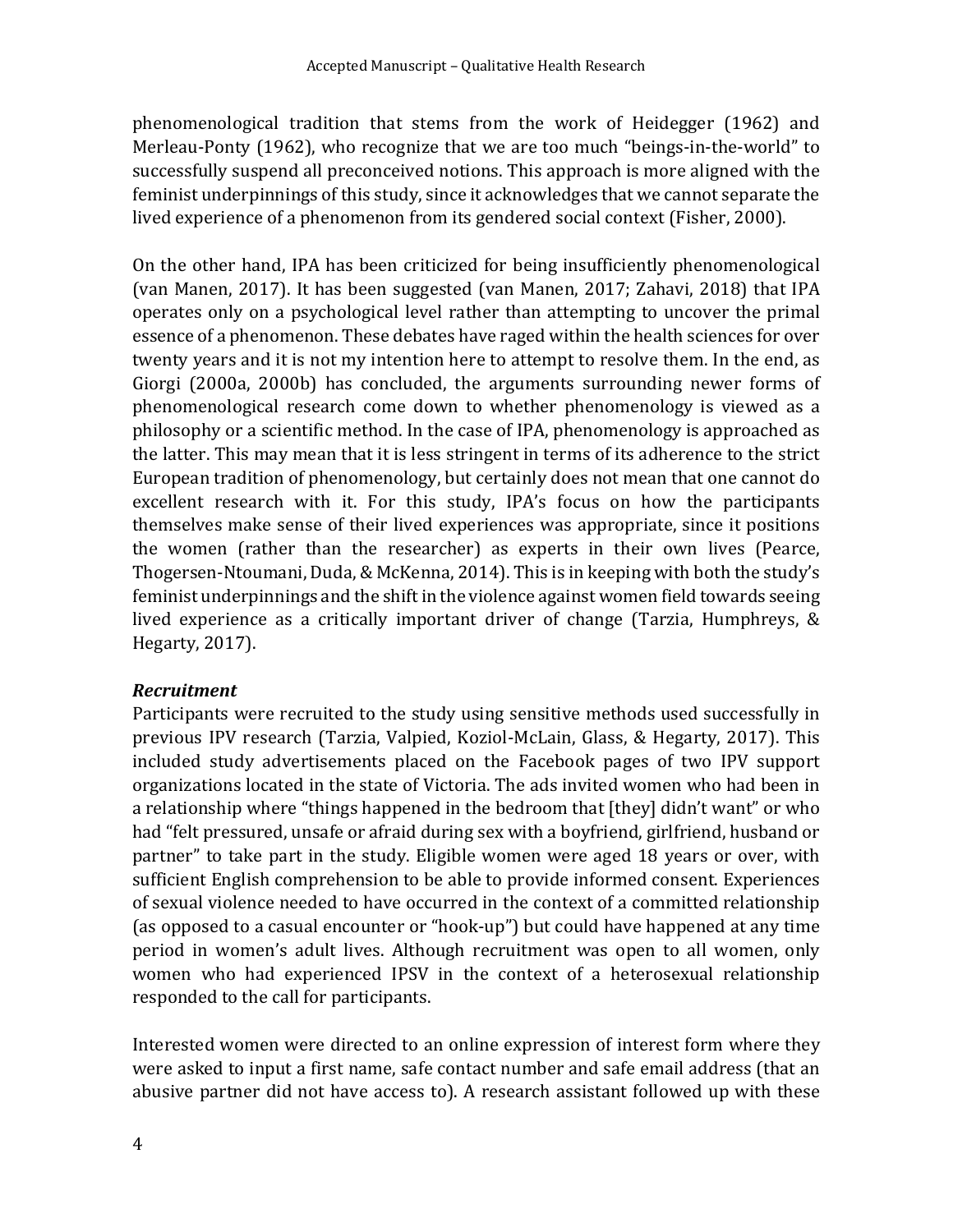women in order to confirm interest, forward the study documentation and book in an interview time if appropriate. These recruitment methods ensured that women who had experienced behaviors across the spectrum of IPSV were captured within the sample – this is important given that much of the extant IPSV literature focuses only on women who have named their experiences as "rape" or "sexual assault" (Harned, 2005).

## *Data Collection*

In-depth, unstructured interviews were conducted with participants in order to elucidate rich data. These were conducted in person on campus at [University] or via telephone. Interviews lasted between 22 minutes and 83 minutes (average length 45 minutes), and were audio recorded and transcribed. Unstructured interviews typically have few questions and require a great deal of interviewer flexibility (Low, 2007). The aim is to create a conversational atmosphere that facilitates sharing and may help to reduce interview power dynamics (Burgess-Proctor, 2015; Corbin & Morse, 2003). In this case, the participants were asked the single question: "Can you tell me about a time when something happened in the bedroom that you didn't consent to?" alongside any background information about the relationship that was necessary to understand the context of the abuse. As outlined by Jasper (1994), the interview utilized "reflection, clarification, requests for examples and description and the conveyance of interest through listening techniques" (p.311). Corbin and Morse (2003) have described a similar process, highlighting the conversational and reciprocal nature of a good unstructured interview.

Although some researchers have indicated a preference for face-to-face interviews when addressing emotionally painful topics (Novick, 2008; Sturges & Hanrahan, 2004), in this study the use of telephone interviews was necessary for participants who lived interstate or were unable to attend in person. These were equally as successful as the face-to-face interviews in eliciting rich and candid stories from women. As suggested by Mealer (2013), for some individuals who have experienced trauma it may be that the additional emotional distance provided by a telephone interview is an advantage. Speaking over the telephone may help women to worry less about judgement and feel more anonymous. Furthermore, they can more easily take a break from the conversation if needed. The interviewer used techniques such as active listening, the strategic use of both silence and gentle verbal prompts, and tone of voice to convey empathy (Mealer, 2013). Although a notable disadvantage of the telephone interview is the inability to use facial expressions or physical presence ("being with the participant") to comfort someone who becomes distressed, verbal reassurance and support can be an effective substitute. In summary, both face-to-face and telephone interviews yielded in-depth and sensitive conversations with participants and no substantial differences were noted between the two forms in terms of the quality of the data.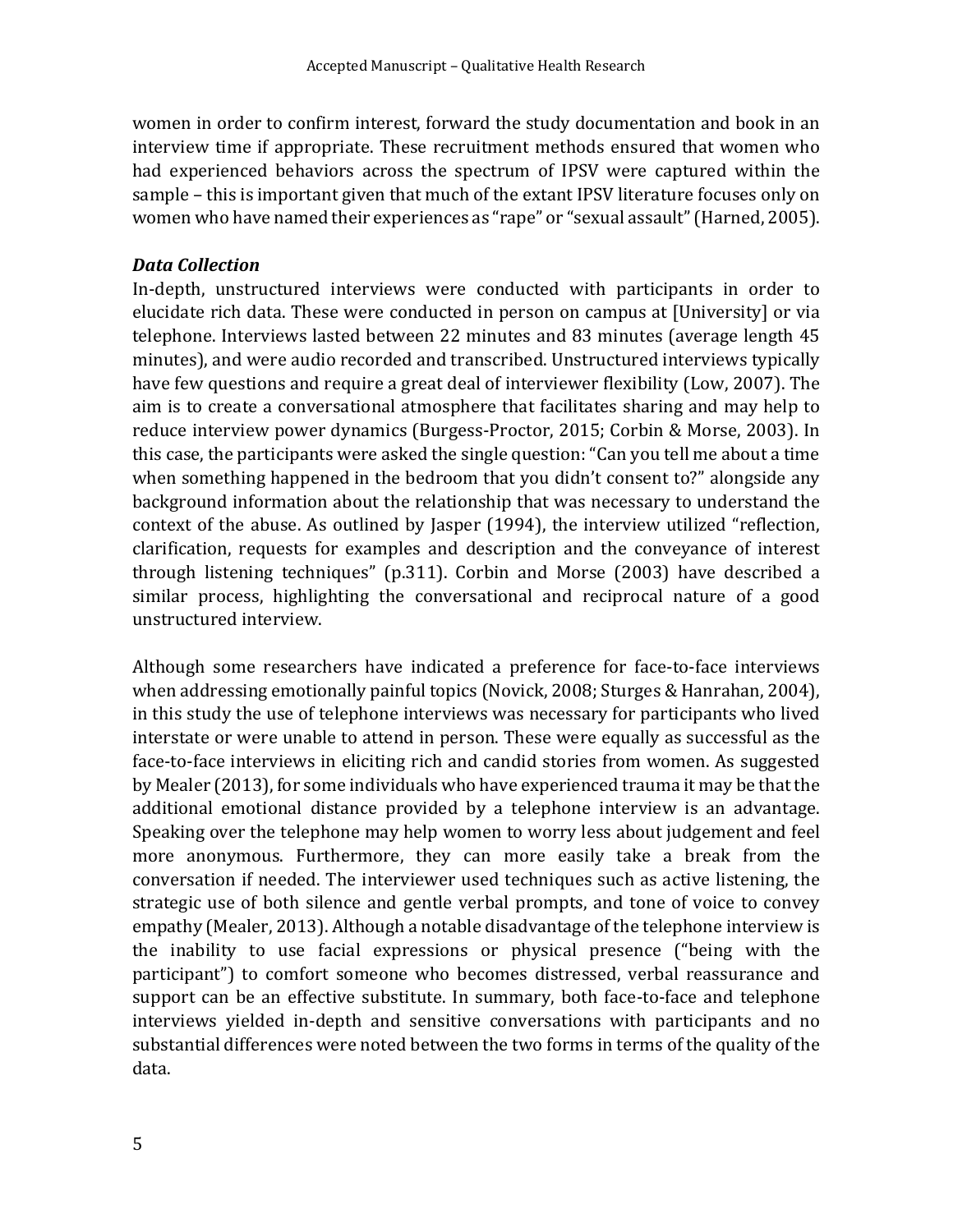The concept of saturation was not utilized in this study, since it is not relevant to the IPA approach. Phenomenological studies generally aim for "adequate exposure" to the phenomenon of interest to enable the researcher to gain an understanding of its essence or deeper meaning (Norlyk & Harder, 2010).

# *Ethical Issues*

Although participant distress was a possibility, I am experienced in conducting traumainformed interviews with survivors of IPV and sexual violence in a sensitive and respectful way. All staff working on the project were provided with a protocol in the event that any participant became distressed or unsafe. Participants were given referral cards to sexual assault and IPV services on completion of their interview (irrespective of whether they became distressed) in case the process brought up any difficult issues at a later time. All participants received a small gift card as recognition of their time and contribution to the study.

To keep participants safe, all study communications referred to a "women's health study" and came from a generic email address. Additionally, we asked women to provide "safe" contact information (telephone number and email address that the person they were afraid of did not have access to). Ethical approval for the research was received from [University] Human Ethics Research Committee (#1749979).

# *Analysis*

As Smith and colleagues have argued, IPA is a way of thinking about the data rather than a step-by-step guide for doing analysis (Smith et al., 2009). There are consequently various ways of undertaking it in practice. Typically, IPA is conducted with smaller datasets, however, it is possible to adapt the same methods for a larger number of participants (Smith et al., 2009). An inductive coding approach was utilized in this study, similar to other phenomenological approaches and, indeed, most other qualitative traditions (Braun & Clarke, 2006). I first embedded myself in the dataset, writing down thoughts and impressions which were then turned into descriptive codes across all the transcripts. The many descriptive codes resulting from this process were grouped according to their similarities and connections, and the new groupings were given a name that reflected my interpretation of their shared meaning (interpretative codes). This process was repeated again, grouping the interpretative codes into overarching themes (also called super-ordinate themes) which illuminated the experience of IPSV.

Yardley's (2000) dimensions for trustworthiness in qualitative research were used as guiding principles. These four dimensions are: sensitivity to context; commitment and rigor; transparency and coherence; and impact and importance. While most of these are self-evident, "rigor" is somewhat more nebulous, particularly when – as a single author study – many strategies typically utilised by qualitative researchers such as cross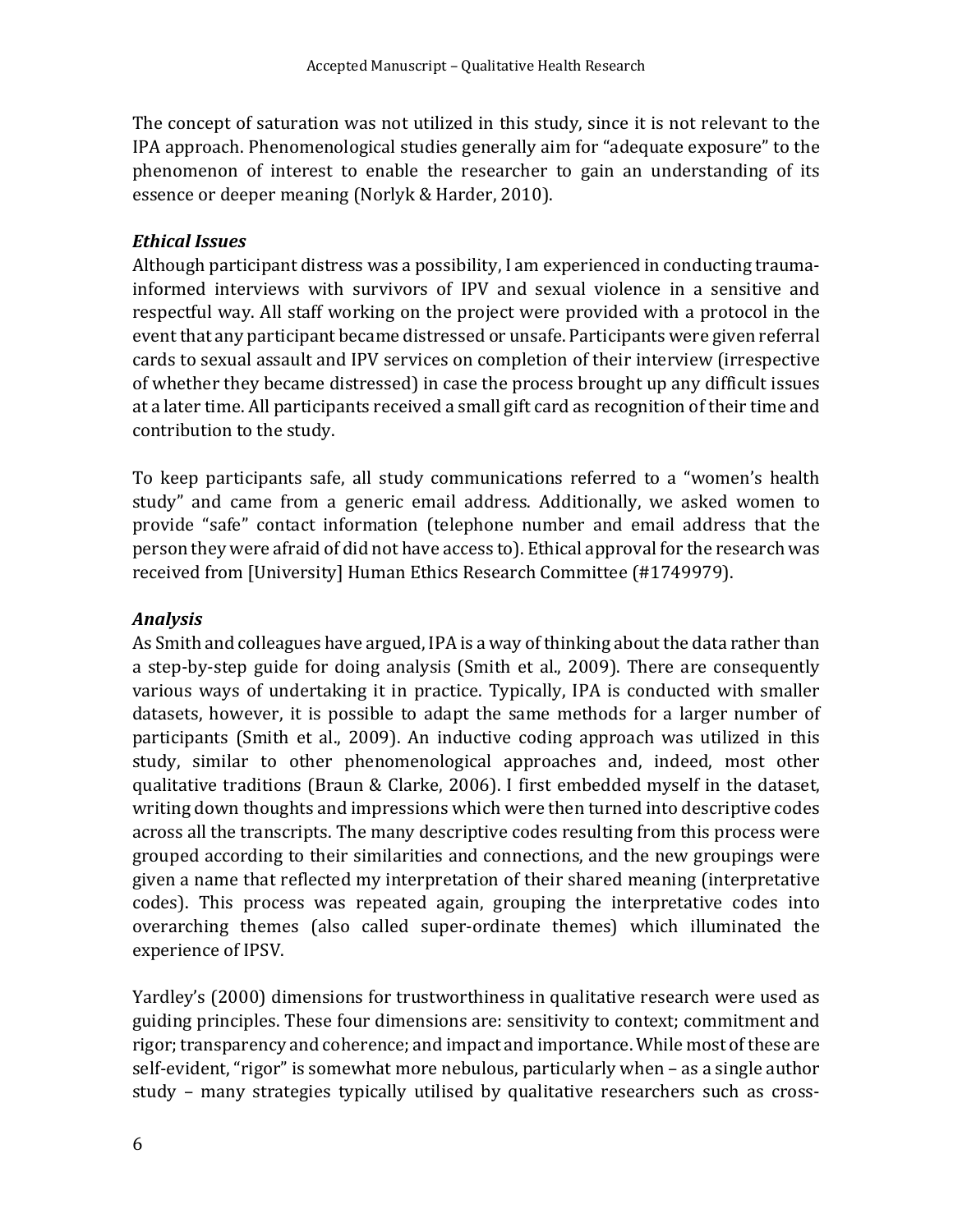coding are not possible. In the specific case of phenomenological analysis, Yardley suggests that rigor can be demonstrated by "the effective use of prolonged contemplative and empathic exploration of the topic together with sophisticated theorising, in order to transcend superficial, 'common sense' understandings" (Yardley, 2000, p. 222); consequently, this was the end-goal of the analytical process.

## **Results**

Thirty-eight women participated in the study. The majority were employed, educated, and did not identify as Aboriginal or Torres Strait Islander. Further participant demographics are shown in Table 1.

| Age                                    |                |     |
|----------------------------------------|----------------|-----|
| 18-29                                  | 13             | 34% |
| 30-49                                  | 21             | 55% |
| 50-64                                  | 3              | 8%  |
| 65 and older                           | $\mathbf{1}$   | 3%  |
| Living with a disability               |                |     |
| Yes                                    | 9              | 24% |
| N <sub>0</sub>                         | 27             | 71% |
| Currently in an intimate relationship  |                |     |
| <b>Yes</b>                             | 15             | 39% |
| No                                     | 23             | 61% |
| <b>Marital Status</b>                  |                |     |
| Never married                          | 19             | 50% |
| Widowed                                |                |     |
| Divorced/Separated                     | 16             | 42% |
| Married                                | 3              | 8%  |
| <b>Highest Education</b>               |                |     |
| Finished degree/higher degree          | 24             | 63% |
| Completed some secondary schooling     | 7              | 18% |
| Completed traineeship                  | 1              | 3%  |
| Diploma                                | 6              | 16% |
| <b>Occupational Status</b>             |                |     |
| Part-time/casual employment            | 17             | 45% |
| Unemployed                             | 7              | 18% |
| Full-time employment                   | 10             | 26% |
| Working unpaid (including home duties) | $\overline{c}$ | 5%  |
| Retired                                | 1              | 3%  |
| Self employed                          | $\mathbf{1}$   | 3%  |
| <b>Main source of Income</b>           |                |     |
| Wages or salary                        | 24             | 63% |
| Pension or benefit                     | 12             | 32% |
| Other                                  | 2              | 5%  |
|                                        |                |     |

Table 1. Participant demographics (n=38)

The essential nature of being a victim of IPSV was described as "*Being attacked from the inside out*". Women articulated a profound sense of internal and long-lasting psychic damage caused by IPSV that radiated outwards to cause a range of other physical and emotional health impacts. Four themes help to unpack the elements of this overall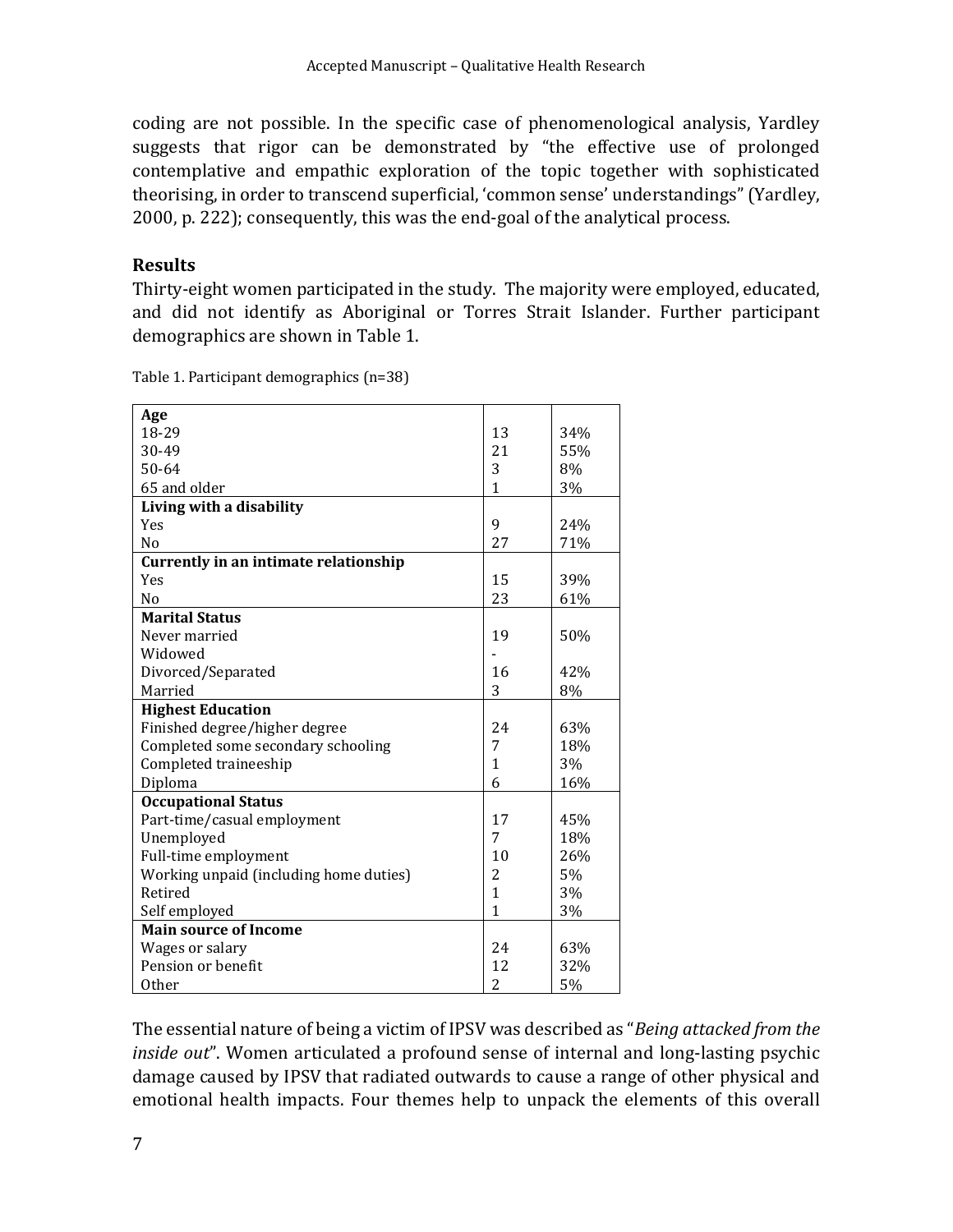meaning: 1) Shaken foundations; 2) A different kind of damage; 3) It kills something inside you and 4) Lingering scar tissue.

#### *Shaken foundations*

Participants overwhelmingly described a sense of confusion and acute betrayal that shook the very foundations of what they knew about themselves, their partner, and their relationship. The realization that the person they were supposed to be able to trust most in the world could sexually abuse them was simultaneously shocking and heartbreaking. For most of the women, this broken trust was a key characteristic that distinguished the experience of IPSV from sexual violence perpetrated by a stranger. One participant, whose husband of many years repeatedly raped her after the birth of their son, articulated how being abused by a stranger would have led to a simpler emotional response, whereas IPSV brought with it conflicting feelings of love and hatred:

I'm meant to trust this person more than anyone and this is happening. One place where you should be safe is in your own bed with your partner. That is one person in your life that you should be able to trust beyond anybody else and to have that trust broken, I think is worse than if it was a stranger. I tried to explain it to people. If this was a stranger that had done that to me, I would just hate them. I would be angry and I would hate them and all of those sorts of things. But when it's somebody you know, it's 'I hate this person, but I love this person. I'm confused because I am in a relationship with this person and this person has done this to me.' It's a really, really, confusing, horrible feeling. All I can think of is that it's worse [than stranger rape]. It's worse. It's not just an abuse. It's also an abuse of your trust as well.

This sense of betrayal was not only felt by participants who were in a marriage or longterm relationship. Neither was it confined to women who experienced physically violent rape. For example, a participant whose new boyfriend continued having sex with her after she indicated that she was uncomfortable and distressed pointed out:

If it was a stranger…and I'm sure this is probably wrong in many ways, but in a way, it's less kind of *disruptive of the foundations*. Like, the fact that it's someone who you've decided to trust and have a relationship with, and yeah, I had imagined a future.

Other women noted the emotional vulnerability inherent in a sexual encounter with a loved partner, and the pain it caused when this vulnerability was exploited. For some, this juxtaposition of sex – which was framed as a loving act – with the partner's abuse was something they struggled to reconcile. This suggests that IPSV is different even from sexual violence perpetrated by another known person such as a friend or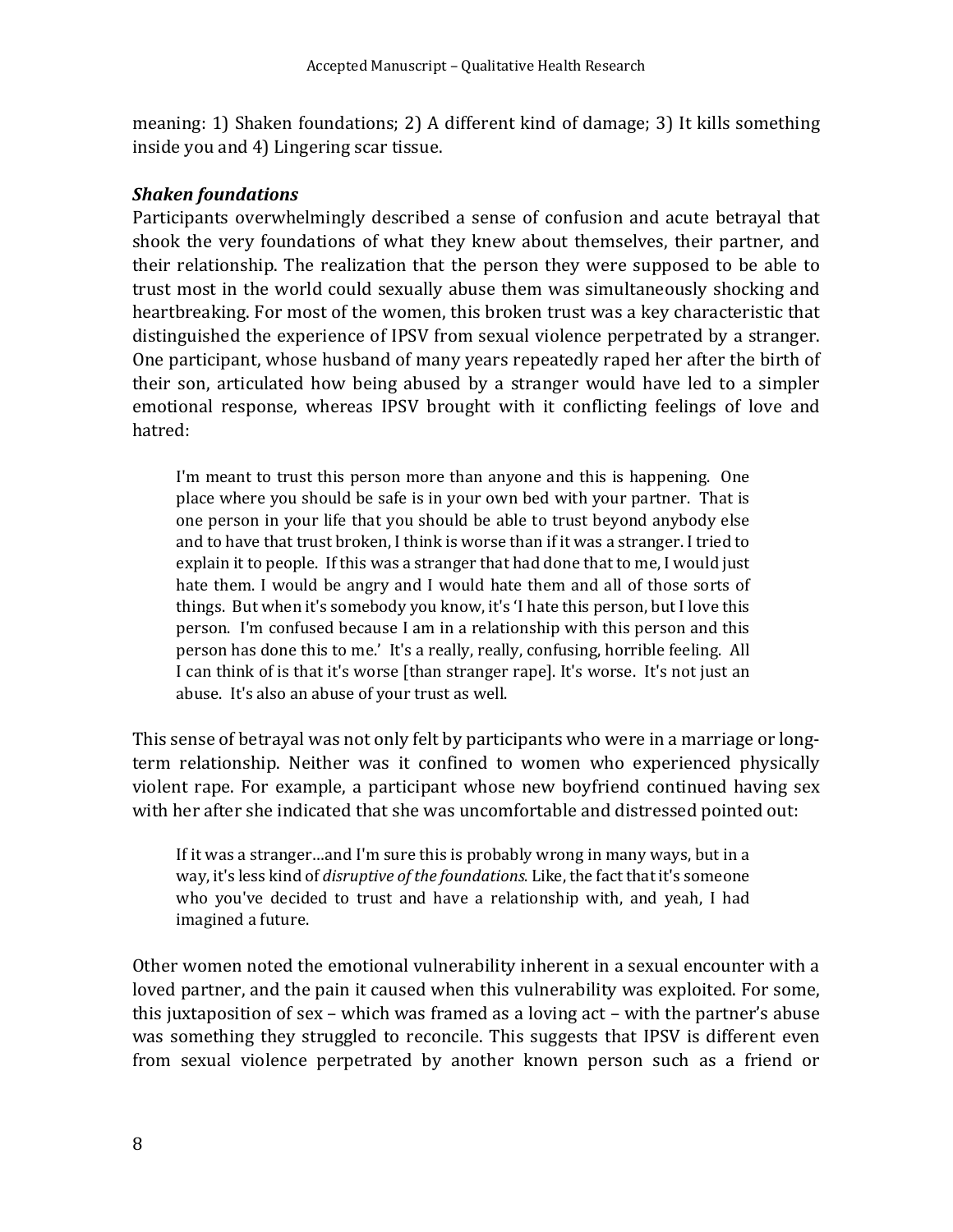acquaintance. It is not just the violation of trust of its own but the exploitation of love and intimacy in a committed relationship that makes its impacts so hard to bear.

In that moment you're giving yourself entirely to that person if you're in a committed relationship. It's not like when you go out to a party and you hook up with someone. You're in a committed relationship. Well, in my mind, when I was having sex, it was a love thing…. I was very vulnerable. I suppose you are kind of - you're joined in that moment and they're taking that moment to abuse you and take away your rights and what you want.

#### *A different kind of damage*

Women in this study described IPSV as having different – and in many cases worse – impacts than physical or even psychological abuse in their relationships. This was a difficult thing to articulate, and many could not say exactly why this was the case, although shame was mentioned as one possible factor. IPSV was referred to by some women as being inexplicably destructive to their wellbeing, whilst others suggested that something undefined had been stolen from them. Several said that they wished they had been hit, or that physical abuse was "all that had happened".

In a way, although it's [the sexual violence] the thing that I talk about least and the aspect that's not at all been relevant in a legal context, and probably won't be. In a way it's the aspect that dismantled me the most.

I don't think that it's really possible for someone else who hasn't been through it to really understand what it does internally. The loss of dignity, impurity, even for me as a married woman, to be raped it just stole something from me that I thought I could never get back.

For some participants, the unique damage that IPSV inflicted on them was tied to the idea of penetrative sex. Having a person physically invade the most intimate parts of their bodies – in some cases causing extreme pain – was described as being the worst thing imaginable.

You can't get any more intimate than somebody being physically inside you. This is a part of your body that you don't share with everybody else, it's a part of your body that you've been told is private. Really, it's an incredibly - it's the most intimate part of your body that you can possibly imagine…to have someone violate that is just beyond anything else that anybody could do to you. Absolutely beyond anything else anyone could do to you.

For others, it was not so much about the violation of their bodies as it was about being unable to defend themselves against the sexual violence. Whilst women were sometimes able to develop strategies to temper the impacts of a partner's emotional or physical abuse, they had no defense against the effects of IPSV: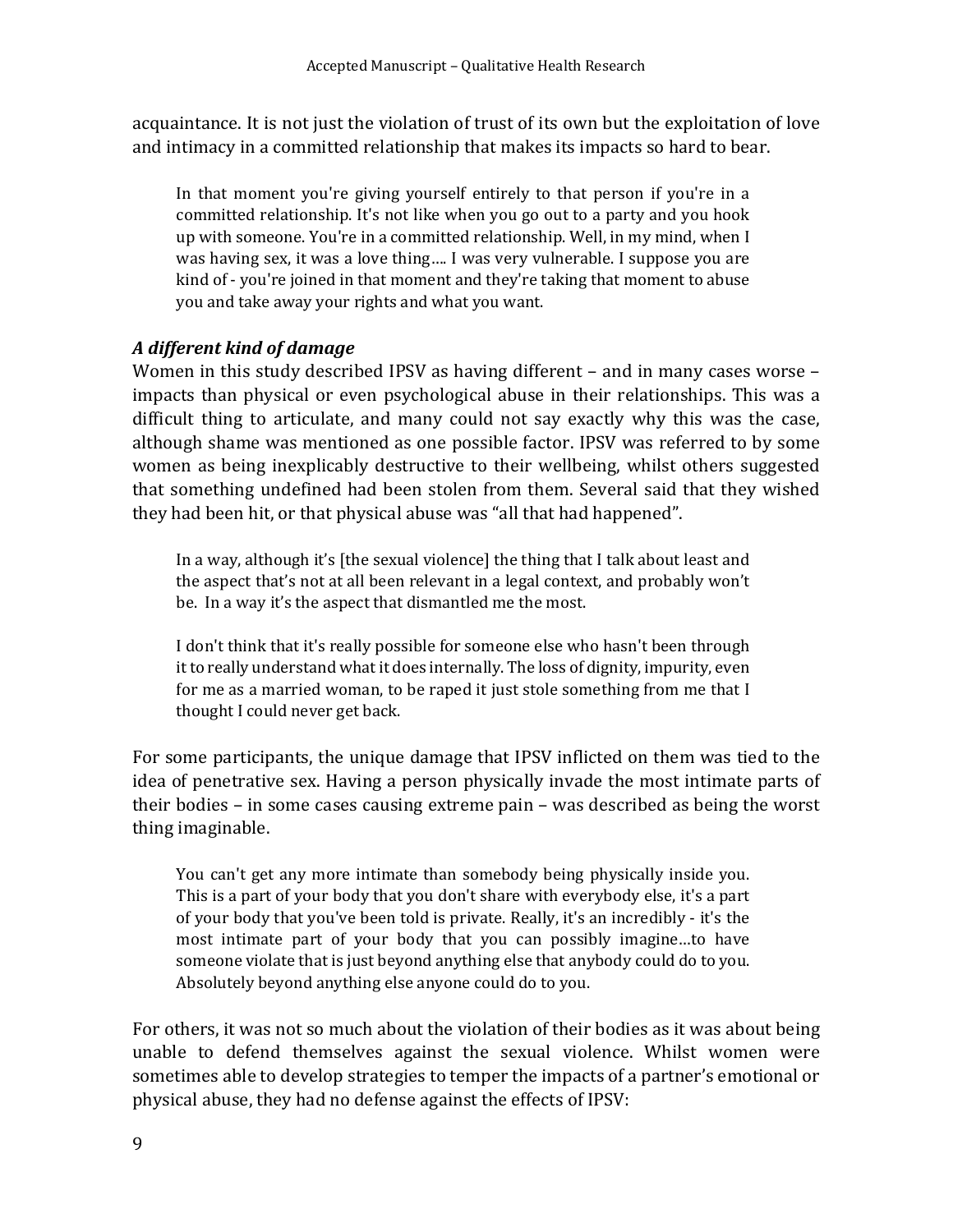The emotional abuse is… damaging and confusing for me, but then I would know enough from my friends and my family to then be, like, okay, it's not really me. It's him. I'm not really stupid. Look at the things I've done. I'm not dumb. But with the sexual, it's… you can't really navigate that or compare it to anything else. You can't find any reason or - it just *is* and it does a different kind of damage.

You have no defence against it really. You don't have any control or way of defending yourself.

IPSV was understood as a form of violence that simultaneously affected every element of a woman's body and mind, a multi-pronged attack that left health and wellbeing devastated. The impacts of IPSV even extended to the spiritual or "soul" health, reinforcing the idea that IPSV causes damage from the inside out. In this, it was differentiated from physical or even psychological violence, the impacts of which were described as less all-encompassing.

It absolutely attacks your body and your mental health and your spiritual health, your soul health. Every level of your health, your physical health, on every single level.

#### *It kills something inside you*

Many of the women experienced IPSV as something that profoundly impacted their sense of self and identity – both as a woman and as a person. One woman powerfully articulated how her husband's sexual abuse damaged her to the very core of her being. This participant – like many of the women – related intense struggles with self-esteem and body image, self-loathing and a lack of confidence.

For me, it went to the very heart of who I was as a woman.

Similarly, IPSV's impacts on identity were described by other participants as "smothering" and "numbing", with one woman concluding that it "kills something inside you when it happens" and another that it "destroys who you are." These descriptions highlight the dehumanizing nature of IPSV. The women in this study felt deprived of agency, autonomy, and personhood, like an object to be used and discarded. The realization that their sexual autonomy did not matter to their partner and that their pleasure was not a requirement for their partner's sexual excitement was a brutal blow.

I think he ended up even having intercourse with me like six times in that one night. I just felt like a piece of meat just for him to do whatever he wants with pretty much.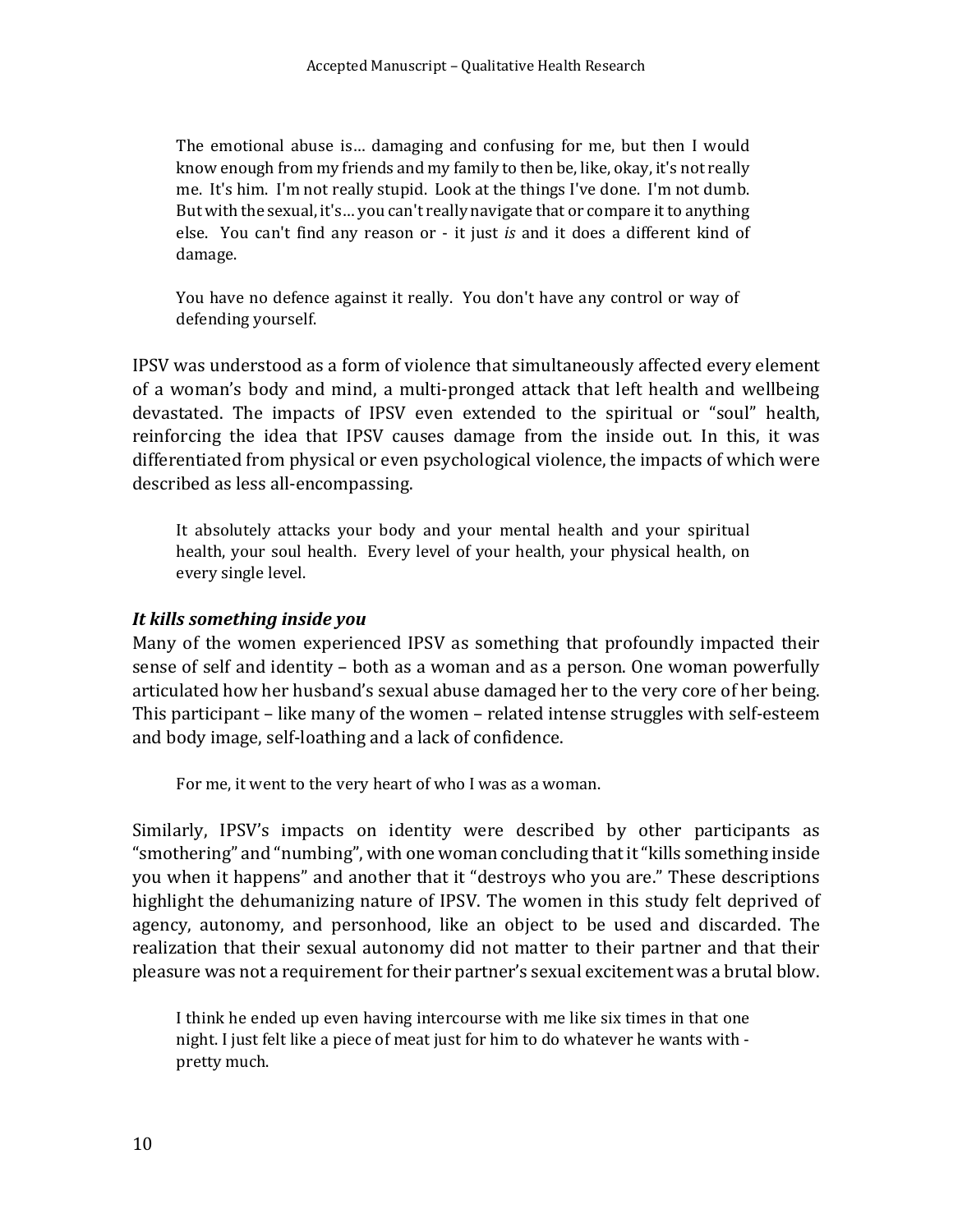He could still come with me just lying there doing nothing…It just made me feel dirty and I don't know, like - I don't know, just kind of so empty and gross.

#### *Lingering scar tissue*

Nearly all of the women described some form of long-term impact of the IPSV on their subsequent relationships. Although 15 out of the 38 women were, at the time of being interviewed, in new intimate relationships with non-abusive partners, most described difficulties or challenges related to sexual intimacy. Many had lost the ability to trust others and feared being placed in a vulnerable position again. They also doubted their own judgement and ability to assess whether someone would turn out to be a perpetrator. As one woman pointed out, if her own husband was capable of sexually abusing her, what guarantee would she have that it wouldn't happen again in another relationship?

I'm married now, but I have difficulty with sex…If my husband wants to be intimate. If he's getting close or touching me, I can feel myself getting anxious and I - basically, I just have no sex drive.

Yeah, I think a really big one was that I don't feel able to be with somebody else really… I think partly because of just that thought of letting somebody else that close, that's something that it's very much from the sexual violence more than the other type. That's the fear of people being close.

Other participants struggled to associate sexual relationships or their own sexuality with positive emotions. Several had decided never to engage in sexual relationships with men, others had chosen to become celibate, and a few no longer even felt a desire to masturbate. One participant described this as "switching off" her sexual side.

I haven't had any other relationships with men because I found that that relationship was so damaging that even talking about having a sexual relationship with a man is actually quite difficult for me because I feel quite disgusted by it.

When you're in another relationship and you're in the middle of the act. For some reason, those issues come up right, bang, in the middle of that activity Then you start thinking oh my God, am I ever going to be normal again? Am I ever going to be able to have a normal relationship? Am I ever going to be able to have a normal sex life again? Am I ever going to be able to associate - I don't know - intercourse or any kind of sexual experience with joy? Is it always going to be looked upon as something that was traumatic?

I don't do that [masturbate] very much anymore either... It's all gone, it's not part of me anymore. At some level I know it's him that's done it. The effects of what he's done to me.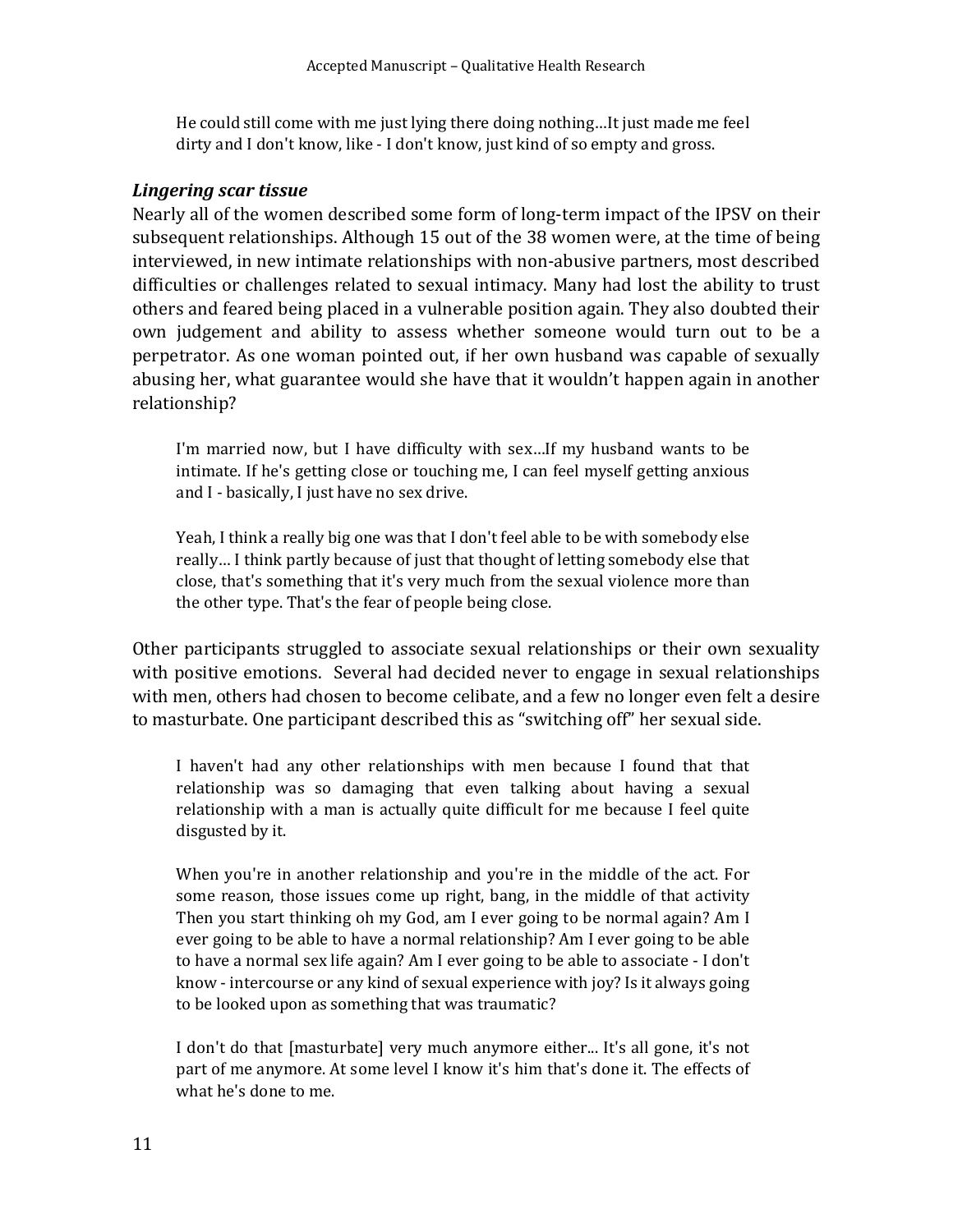#### **Discussion**

Drawing on interpretive phenomenological analysis, the purpose of this study was to explore the invisible impacts of IPSV as they are lived and experienced by women victim/survivors. The findings suggest that the experience of IPSV can be understood as "*Being attacked from the inside out*", characterized by a devastating sense of betrayal, a unique form of psychic damage, a feeling that something has been killed inside them and the perception of being left with a lingering scar tissue that affected intimacy and relationships for years to come. This understanding positions IPSV as a complex phenomenon that shares many elements with other forms of violence against women, yet, at the same time, resists comparison to any particular one. It also helps to articulate *why* IPSV is so traumatic for women. For the women in this study, IPSV was described as impacting them in deeply personal and internalized ways, causing destruction to their sense of self-worth, womanhood and humanity.

One of the major invisible impacts of IPSV articulated by the women in this study was the deep sense of betrayal they felt at being sexually assaulted by someone who was supposed to love and care for them. This element of betrayal sets IPSV firmly apart from SV perpetrated by a stranger. Yet, at the same time, betrayal and breach of trust are not unique to sexual violence in a relationship. Platt and colleagues, for example, argue that *any* violence that occurs in an intimate relationship is a form of betrayal that "throws into question what can truly be trusted" (Platt, Barton, & Freyd, 2009, p. 191). This suggests that there is something in particular about the *sexual* element of IPSV that helps explain why it causes – as the participants understood it – a different kind of damage from physical or psychological abuse by a partner.

Identifying the unique harms of sexual violence has not typically been of interest to researchers within the health sciences, yet I argue that, as a "wicked" problem (Tarzia, 2020), IPSV benefits from a multidisciplinary examination. Feminist philosophers, for instance, have written extensively on rape and sexual assault, seeking to unpack the qualities that set sexual trauma apart from other types of violence (Cahill, 2000; Freedman, 2006; Whisnant, 2017). Ann Cahill has argued that "few women would agree that being raped is essentially equivalent to being hit in the face" (Cahill, 2001, p. 3); this was certainly the experience of the women in this study, yet at the same time they struggled to articulate exactly why this was the case.

One view – prevalent within feminist scholarship as far back as 1977 – is that sexual violence is inherently dehumanizing (Whisnant, 2017), and violates bodily and sexual autonomy. Frye and Shafer (1977), for example, write that:

"[rape] gives [the victim] a picture of herself as a being within someone's domain and not as a being which has domain …. Whether it is the rapist's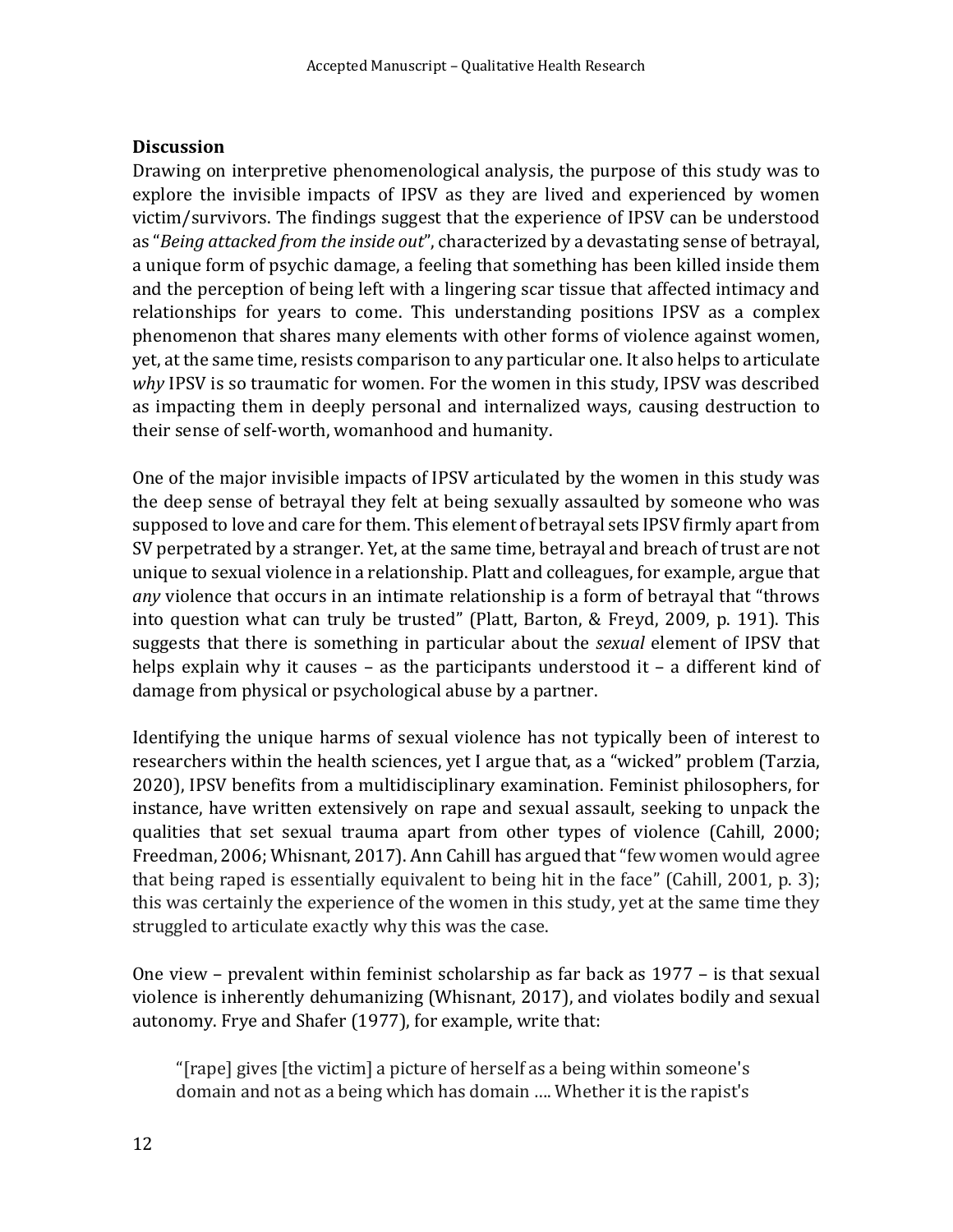intention or not, being raped conveys for the woman the message that she is a being without respect, that she is not a person." (p.341-42).

Indeed, in this study many women articulated that the experience of IPSV made them feel like nothing, a worthless object or a non-person. Likened to having something killed inside them, the dismissal of their agency by a partner caused irrevocable damage to their personhood and humanity.

What is critical to highlight, however, is that SV – whether perpetrated by a partner or a stranger – is not only dehumanizing, it is *sexually* dehumanizing (Cahill, 2000, 2001; Whisnant, 2017). This represents a paradigmatic shift in how IPSV is typically viewed in research, policy and practice; usually it is grouped together with other forms of IPV. Yet, I argue that to see IPSV as being just about violence rather than sex is to misunderstand its dynamics and context and is not consistent with the lived experience of the participants in this study. There were certainly aspects of power, control and domination in the women's accounts. In particular the relationship between coercive control/psychological abuse and IPSV merits further attention. Yet, it was clear from the way that participants constructed and understood the experience of IPSV that the sexual element was central. In other words, IPSV is just as much a form of sexual violence as it is a form of IPV, yet this tends to be forgotten.

The impacts of this sexualized violence on the women in this study were profound. Not only did they feel that their personhood was damaged, but specifically, their womanhood. Studies in the broader IPV field have recognized the damaging impacts of abuse on identity (O'Doherty, Taft, McNair, & Hegarty, 2016), however, these impacts are largely gender-neutral (e.g. damaged self-concept and self-esteem). Cahill (2001), however, has persuasively argued that SV against women is an embodied experience that constitutes a "fundamental and sexually specific undermining of…subjective integrity" (p115). She argues that SV – as a social phenomenon overwhelmingly perpetrated against women – serves to reinforce not just sexual *difference* but sexual *inferiority*. Thus, the relationship between the sexual nature of IPSV and identity can be seen as distinctly gendered, compelling women to redefine themselves as sexual objects and second-class citizens.

A further consideration is the increased capacity for self-blame and damage to selfesteem in the context of IPSV. Where therapeutic rhetoric around stranger SV typically tells women that they are not to blame and that SV is a symptom of broader "rape culture" (Herman, 1984), these platitudes are of little use when the perpetrator is a husband or intimate partner. Instead, as Draucker and Stern (2000) have noted, women who experience IPSV may believe they are abused because of *who they are*. Taken together, it is not difficult to imagine how the combination of profound betrayal, sexual dehumanization and self-blame related to one's very identity could form a recipe for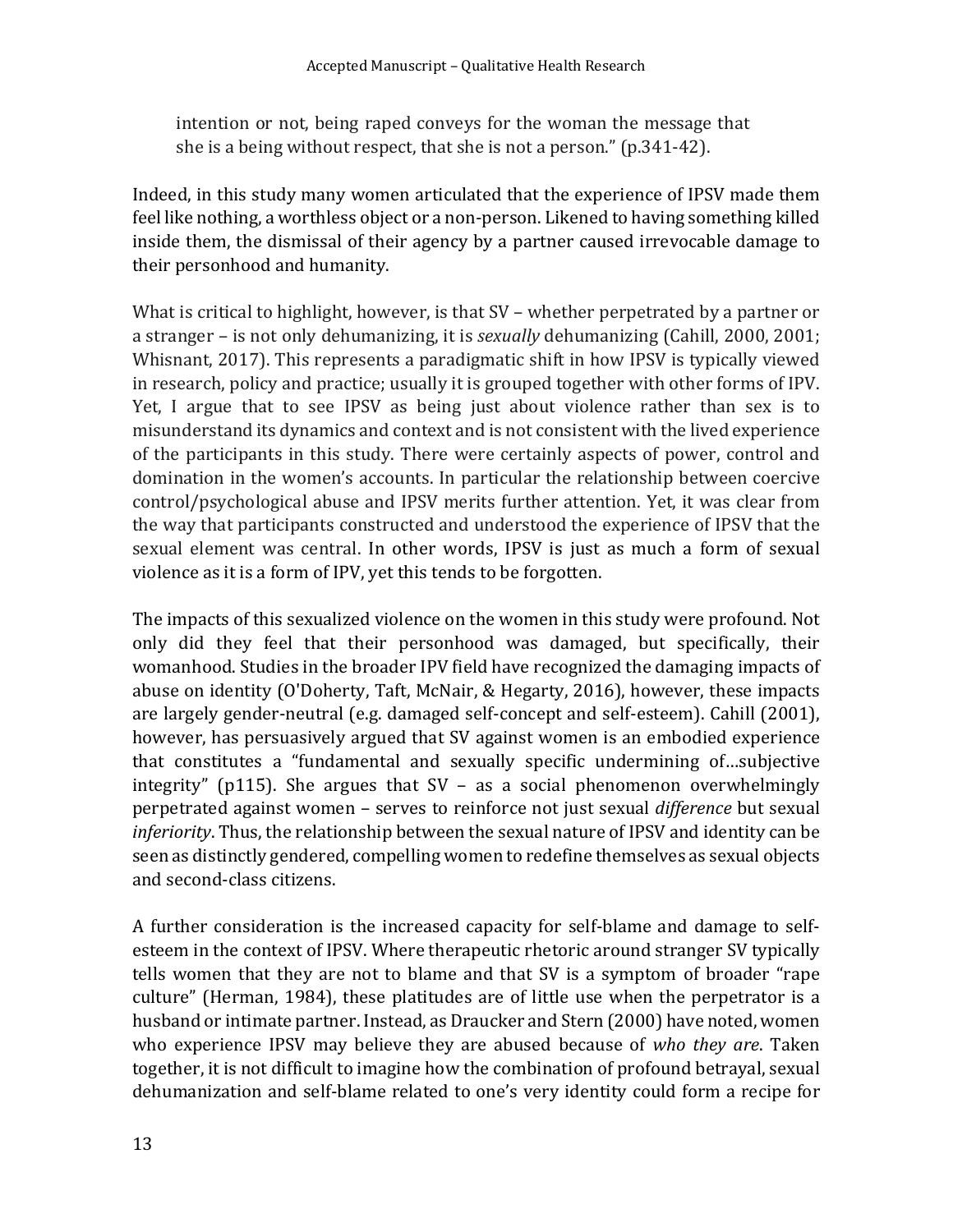lasting trauma. While many women in this study had gone on to have healthy relationships with a new partner, most still carried "lingering scar tissue" from the IPSV. This went beyond the trust issues, wariness and fear that has been described by survivors of IPV when entering a new relationship (St Vil, Carter, & Johnson, 2018). For the women in this study, their traumatic experience manifested in the specific context of their sexuality. Several women disclosed during their interviews that they had chosen to be celibate or had decided never to engage in sex with men. Bagwell-Grey has reported similar findings in her qualitative work around sexual healing after IPSV (Bagwell-Gray, 2019b), highlighting the challenges for women around reclaiming positive sexuality and learning to feel good about their bodies. I echo her call for practitioners and services to develop greater understandings around the specific sexual trauma experienced by IPSV survivors.

It is worth noting that the types of IPSV reported by the participants in this study varied greatly. Some women had experienced incredible levels of violence with multiple and repeated forms of sexual assault; others had experienced a gradual, subtle erosion of their agency and ability to refuse sexual interactions. This variance is deliberate and was due to the use of broad terminology in study recruitment. Other studies (Draucker & Stern, 2000) have used more explicit language such as "forced or violent sex", yet, as this study confirms, women's experiences of IPSV are not necessarily "violent" in the traditional sense. Thus, despite the variety of experiences reported, no attempt was made to categorize women's responses by severity, level of force or "penetrativeness" (Bagwell-Gray, 2019a). This is because, ultimately, the focus of this study was on the *meaning* of the acts for women and what the violence did to them emotionally. As this study shows, there were similarities in how women understood and experienced the invisible impacts of IPSV that transcended the type of sexual violence or context of the relationship.

# *Strengths and Limitations of the study*

This is the first study to explore the "invisible impacts" of IPSV and attempt to unpack the mechanisms through which it causes trauma. The rich, in-depth qualitative data is a strength of the study, as is the large sample size (although admittedly unusual for an IPA analysis). Furthermore, the inclusion of participants with a range of experiences of IPSV, including women who may not typically consider themselves to be "victims", means that voices who would otherwise not be represented are able to be heard.

Limitations include that, despite attempts to be inclusive in study recruitment materials, the majority of the women who participated were educated and employed. Most were of white Australian background, with no Aboriginal or Torres Strait Islander participants. Not all the women currently identified as heterosexual, but all their experiences of IPSV had taken place with a male partner. Thus, there is a lack of diversity in the study that ought to be addressed in future research.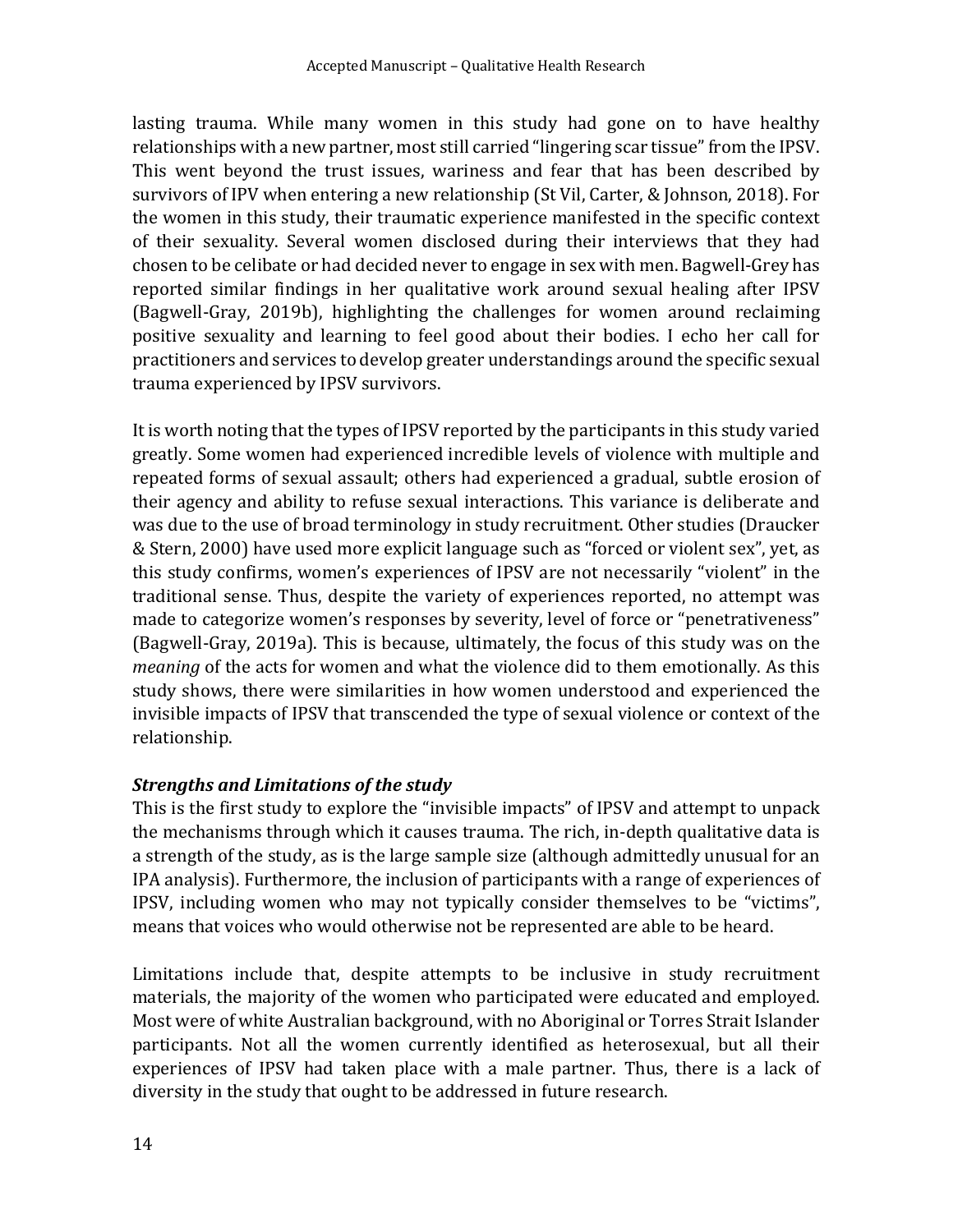#### **Conclusions**

The findings of this study contribute to the limited evidence base exploring women's lived experiences of IPSV. They have important implications in terms of how health practitioners and specialist service providers support women who have experienced sexual violence at the hands of an intimate partner. Although basic trauma-informed principles are important as a starting point for dealing with all SV, a more specific response to IPSV is possible. Practitioners working with women victim/survivors of IPSV should consider addressing the sense of acute betrayal that they may be feeling, as well as trying to ameliorate women's self-blame and shame. They should also explore with women whether they need support to deal with long-lasting impacts of IPSV on sexual intimacy and relationships. For service providers working outside of the sexual assault context, it is critical to recognize the sexual nature of the violence and respond or refer appropriately, rather than treating all IPV in the same way. Understanding the dynamics and context of IPSV and its emotional impacts helps to illuminate the pathways between IPSV and trauma. This, in turn, can aid practitioners in supporting women's healing and recovery.

#### **References**

- Australian Bureau of Statistics. (2017). *Personal Safety Survey*. Retrieved from Canberra, Australia: http://www.abs.gov.au/ausstats/abs@.nsf/mf/4906.0
- Bagwell-Gray, M. E. (2019a). Women's Experiences of Sexual Violence in Intimate Relationships: Applying a New Taxonomy. *Journal of Interpersonal Violence, Online first*. doi:https://doi.org/10.1177/0886260519827667
- Bagwell‐Gray, M. E. (2019b). Women's Healing Journey From Intimate Partner Violence: Establishing Positive Sexuality. *Qualitative Health Research, 29*(6), 779‐795. doi:https://doi.org/10.1177/1049732318804302
- Bagwell‐Gray, M. E., Messing, J. T., & Baldwin‐White, A. (2015). Intimate Partner Sexual Violence: A Review of Terms, Definitions, and Prevalence. *Trauma, Violence and Abuse, 16*(3), 316‐335. doi:https://doi.org/10.1177/1524838014557290
- Basile, K. C. (1999). Rape by Acquiescence: The Ways in Which Women 'Give in' to Unwanted Sex With Their Husbands. *Violence Against Women, 5*(9), 1036‐1058. doi:https://doi.org/10.1177/1077801299005009004
- Basile, K. C., Smith, S., Liu, Y., Kresnow, M., Fasula, A., Gilbert, L., & Chen, J. (2018). Rape‐Related Pregnancy and Association With Reproductive Coercion in the U.S. *American Journal of Preventive Medicine, 55*(6), 770‐776. doi:10.1016/j.amepre.2018.07.028
- Bennice, J., & Resick, P. (2003). Marital rape: History, research and practice. *Trauma, Violence and Abuse, 4*(3), 228‐246. doi:10.1177/1524838003004003003
- Bennice, J., Resick, P., Mechanic, M., & Astin, M. (2003). The Relative Effects of Intimate Partner Physical and Sexual Violence on Post‐Traumatic Stress Disorder Symptomatology. *Violence & Victims, 18*(1), 87‐94. doi:10.1891/vivi.2003.18.1.87
- Bergen, R. K. (1995). Surviving Wife Rape: How Women Define and Cope With the Violence. *Violence Against Women, 1*(2), 117‐138. doi:10.1177/1077801295001002002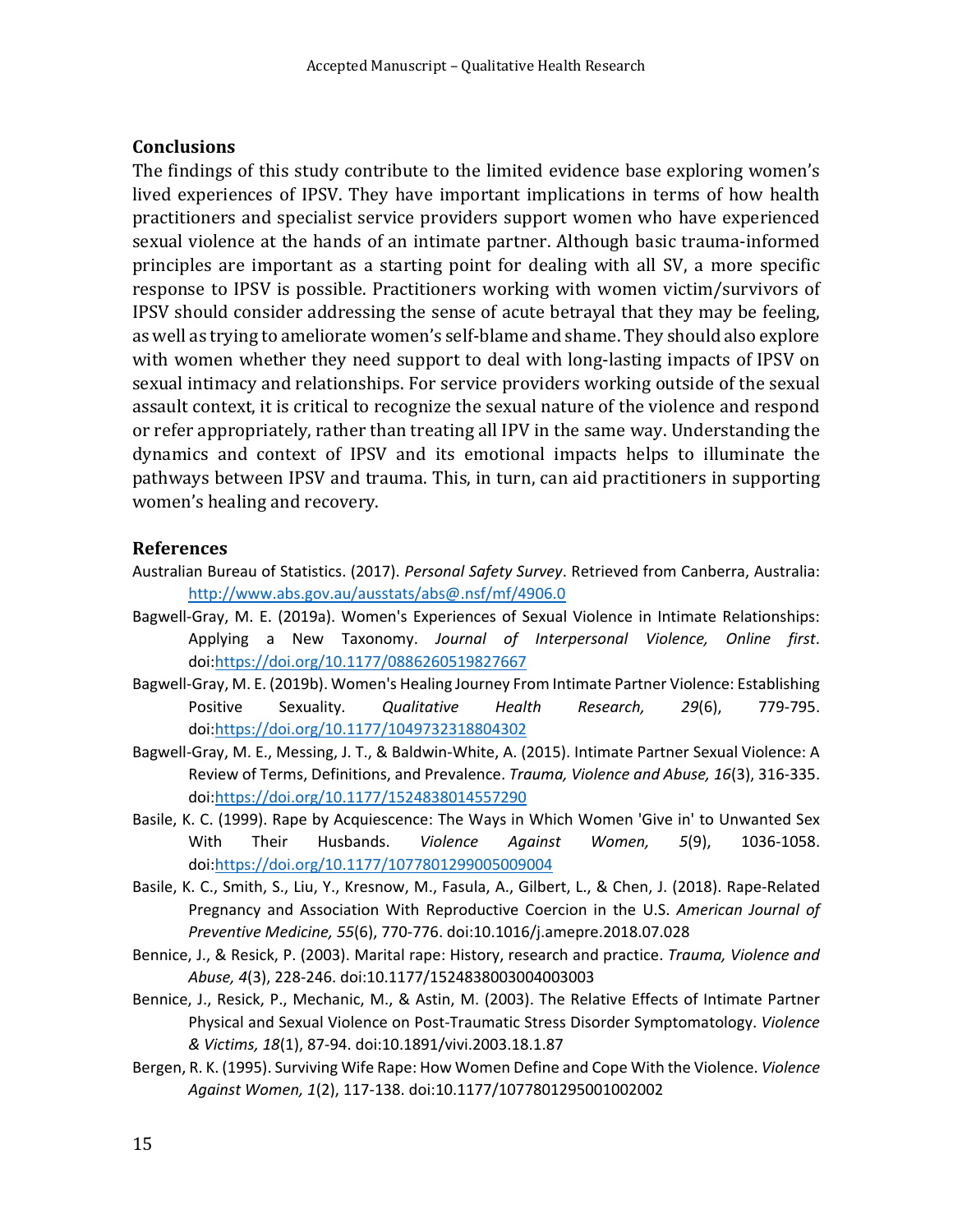- Black, M. C., Basile, K. C., Breiding, M. J., Smith, S., Walters, M. L., Merrick, M. T., . . . Stevens, M. (2010). *The National Intimate Partner and Sexual Violence Survey: 2010 Summary Report*. Retrieved from Atlanta USA:
- Bonomi, A., Anderson, M., Rivara, F., & Thompson, R. (2007). Health outcomes in women with physical and sexual intimate partner violence exposure. *Journal of Women's Health, 16*(7), 987‐997. doi:10.1089/jwh.2006.0239
- Braun, V., & Clarke, V. (2006). Using thematic analysis in psychology. *Qualitative Research in Psychology, 3*, 77‐101.
- Burgess-Proctor, A. (2015). Methodological and ethical issues in feminist research with abused women: Reflections on participants' vulnerability and empowerment. *Women's Studies International Forum, 48*, 124‐134. doi:10.1016/j.wsif.2014.10.014
- Cahill, A. (2000). Foucault, Rape, and the Construction of the Feminine Body. *Hypatia, 15*(1), 43‐63.
- Cahill, A. (2001). *Rethinking Rape*. Ithaca, NY: Cornell University Press.
- Campbell, J., & Soeken, K. (1999). Forced Sex and Intimate Partner Violence: Effects on Women's Risk and Women's Health. *Violence Against Women, 5*(9), 1017‐1035. doi:https://doi.org/10.1177/1077801299005009003
- Corbin, J., & Morse, J. (2003). The Unstructured Interactive Interview: Issues of Reciprocity and Risks When Dealing With Sensitive Topics. *Qualitative Inquiry, 9*(3), 335‐354. doi:10.1177/1077800403009003001
- Cox, P. (2015). *Violence against women in Australia: Additional analysis of the Australian Bureau of Statistics' Personal Safety Survey 2012. ANROWS Horizons: 01/2015.* Retrieved from http://media.aomx.com/anrows.org.au/s3fs‐ public/151022%20Horizons%201.1%20PSS.pdf: http://media.aomx.com/anrows.org.au/s3fs‐ public/151022%20Horizons%201.1%20PSS.pdf
- Crann, S., & Barata, P. (2016). The Experience of Resilience for Adult Female Survivors of Intimate Partner Violence: A Phenomenological Inquiry. *Violence Against Women, 22*(7), 853‐875. doi:10.1177/1077801215612598
- Culbertson, K., & Dehle, C. (2001). Impact of Sexual Assault as a Function of Perpetrator Type. *Journal of Interpersonal Violence, 16*(10), 992‐1007. doi:10.1177/088626001016010002
- Draucker, C. B., & Stern, P. (2000). Women's Responses to Sexual Violence by Male Intimates. *Western Journal of Nursing Research, 22*(4), 385‐406. doi:10.1177/019394590002200403
- Easteal, P., & McOrmond‐Plummer, L. (2006). *Real Rape, Real Pain: Help for women sexually assaulted by male partners*. Melbourne: Hybrid Publishers.
- Enander, V. (2010). "A Fool to Keep Staying": Battered Women Labeling Themselves Stupid as an Expression of Gendered Shame. *Violence Against Women, 16*(1), 5‐31. doi:10.1177/1077801209353577
- Finkelhor, D., & Yllo, K. (1982). Forced Sex in Marriage: A Preliminary Research Report. *Crime and Delinquency, 28*, 459‐478.
- Finkelhor, D., & Yllo, K. (1985). *License to Rape: Sexual Abuse of Wives*. New York: Free Press.
- Fisher, L. (2000). Phenomenology and feminism: Perspectives and their relation. In L. Fisher & L. Embree (Eds.), *Feminist Phenomenology*. Dordrecht: Kluwer Academic Publisher.
- Freedman, K. (2006). The Epistemological Significance of Psychic Trauma. *Hypatia, 21*(2), 104‐125.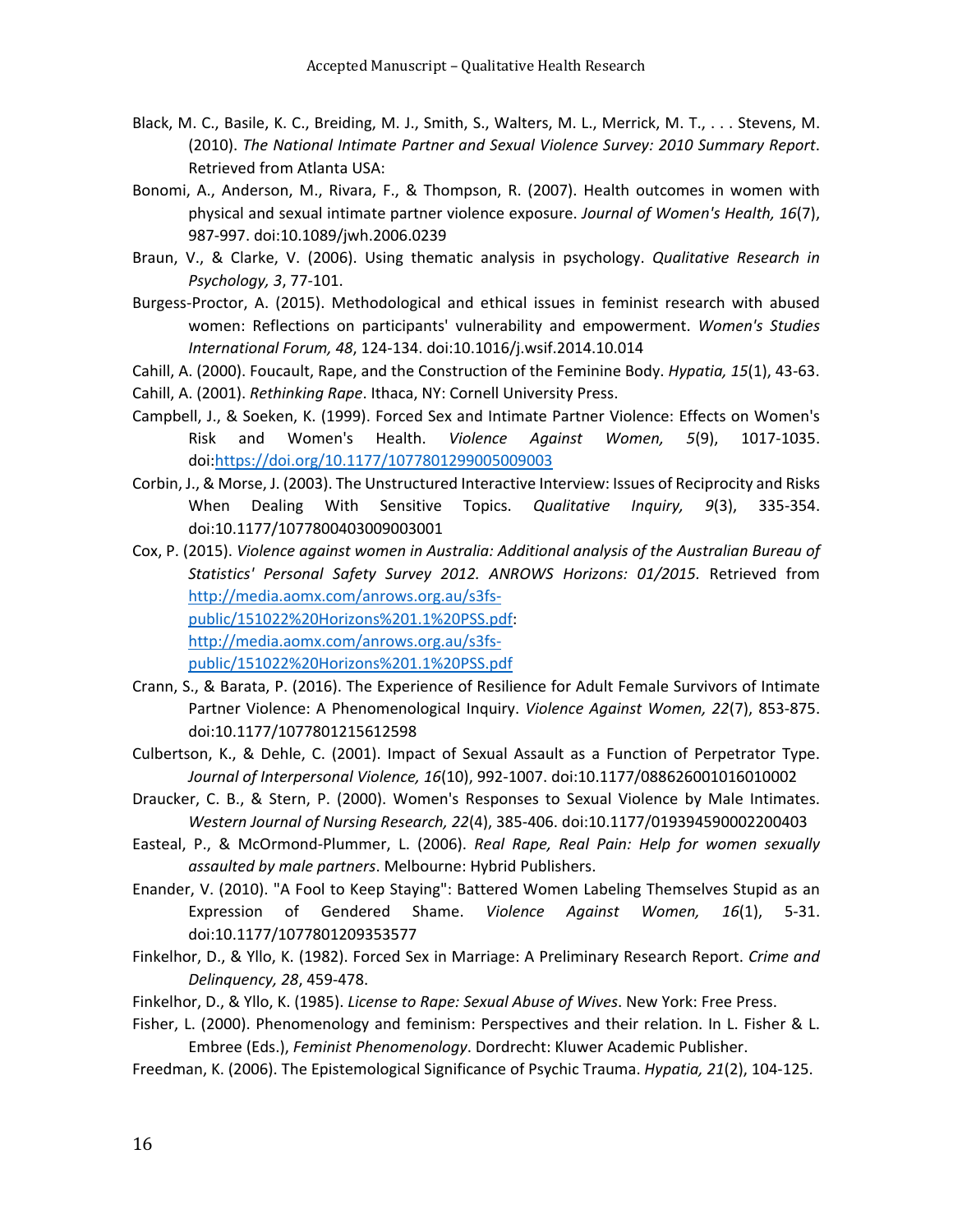- Frye, M., & Shafer, C. (1977). Rape and Respect. In M. Vetterling, B. Elliston, & J. English (Eds.), *Feminism and Philosophy* (pp. 333‐346). Savage, MD: Rowman and Littlefield.
- Gavey, N. (2019). *Just Sex?: The Cultural Scaffolding of Rape* (Second ed.). Abingdon UK: Routledge.
- Giorgi, A. (1994). A phenomenological perspective on certain qualitative research methods. *Journal of Phenomenological Psychology, 25*(2), 190‐220. doi:10.1163/156916294X00034
- Giorgi, A. (2000a). Concerning the application of phenomenology to caring research. *Scandinavian Journal of Caring Sciences, 14*, 11‐15. doi:10.1111/j.1471‐6712.2000.tb00555.x
- Giorgi, A. (2000b). The status of Husserlian phenomenology in caring research. *Scandinavian Journal of Caring Sciences, 14*, 3‐10. doi:10.1111/j.1471‐6712.2000.tb00554.x
- Harned, M. (2005). Understanding Women's Labeling of Unwanted Sexual Experiences With Dating Partners: A Qualitative Analysis. *Violence Against Women, 11*(3), 374‐413. doi:10.1177/1077801204272240
- Heidegger, M. (1962). *Being and Time* (J. Macquarrie & E. Robinson, Trans.). Oxford: Blackwell Publishers.
- Herman, D. (1984). The Rape Culture. In J. Freeman (Ed.), *Women: A Feminist Perspective*. Mountain View CA: Mayfield.
- Jasper, M. (1994). Issues in phenomenology for researchers of nursing. *Journal of Advanced Nursing, 19*, 309‐314. doi:10.1111/j.1365‐2648.1994.tb01085.x
- Kwiatkowski, L. (2019). A "Wife's Duty" and Social Suffering: Sexual Assault in Marital Relationships in Vietnam. *Journal of Aggression, Maltreatment and Trauma, 28*(2), 68‐84. doi:https://doi.org/10.1080/10926771.2018.1494237
- Lafarge, C., Mitchell, K., & Fox, P. (2013). Women's Experiences of Coping With Pregnancy Termination for Fetal Abnormality. *Qualitative Health Research, 23*(7), 924‐936. doi:10.1177/1049732313484198
- Logan, T. K., Walker, R., & Cole, J. (2015). Silenced Suffering: The Need for a Better Understanding of Partner Sexual Violence. *Trauma Violence & Abuse, 16*(2), 111‐135. doi:https://doi.org/10.1177/1524838013517560
- LoGiudice, J., & Beck, C. (2016). The Lived Experience of Childbearing From Survivors of Sexual Abuse: "It Was the Best of Times, It Was the Worst of Times". *Journal of Midwifery & Women's Health, 61*(4), 474‐481. doi:10.1111/jmwh.12421
- Low, J. (2007). Unstructured interviews and health research. In M. Saks & J. Allsop (Eds.), *Researching Health: Qualitative, Quantitative and Mixed Methods*. Thousand Oaks, CA: Sage.
- McFarlane, J., Malecha, A., Gist, J., Watson, K., Batten, E., Hall, I., & Smith, S. (2005). Intimate partner sexual assault against women and associated victim substance use, suicidality, and risk factors for femicide. *Issues in Mental Health Nursing, 26*, 953‐967. doi:10.1080/01612840500248262
- McLindon, E., Humphreys, C., & Hegarty, K. (2018). "It happens to clinicians too": an Australian prevalence study of intimate partner and family violence against health professionals. *BMC Women's Health, 18*(1), 113. doi:10.1186/s12905‐018‐0588‐y
- McPherson, C., Wilson, K., & Murray, M. (2006). Feeling like a burden: Exploring the perspectives of patients at the end of life. *Social Science & Medicine, 64*(2), 417‐427. doi:10.1016/j.socscimed.2006.09.013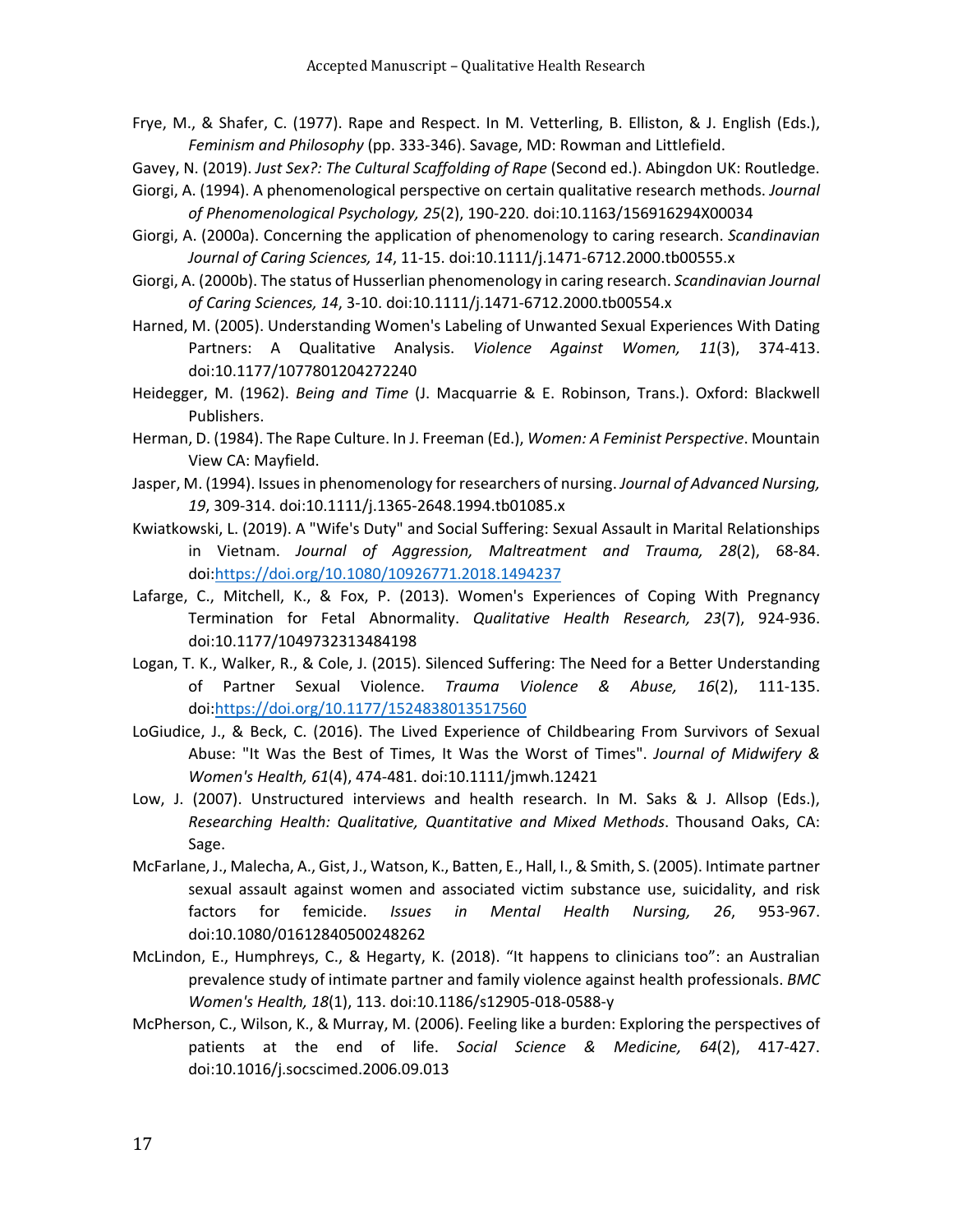- Mealer, M. (2013). Methodological and ethical issues related to qualitative telephone interviews on sensitive topics. *Nurse Researcher, 21*(4), 32‐37. doi:10.7748/nr2014.03.21.4.32.e1229
- Merleau‐Ponty, M. (1962). *The Phenomenology of Perception* (C. Smith, Trans.). London: Routledge.
- Norlyk, A., & Harder, I. (2010). What Makes a Phenomenological Study Phenomenological? An Analysis of Peer‐Reviewed Empirical Nursing Studies. *Qualitative Health Research, 20*(3), 420‐431. doi:10.1177/1049732309357435
- Novick, G. (2008). Is there a bias against telephone interviews in qualitative research? *Research in nursing & health, 31*(4), 391‐398. doi:10.1002/nur.20259
- O'Doherty, L., Taft, A., McNair, R., & Hegarty, K. (2016). Fractured Identity in the Context of Intimate Partner Violence: Barriers and Opportunities to Seeking Help in Health Settings. *Violence Against Women, 22*(2), 225‐248.
- Pearce, G., Thogersen‐Ntoumani, C., Duda, J., & McKenna, J. (2014). Changing Bodies: Experiences of Women Who Have Undergone a Surgically Induced Menopause. *Qualitative Health Research, 24*(6), 738‐748. doi:10.1177/1049732314529664
- Platt, M., Barton, J., & Freyd, J. J. (2009). A betrayal trauma perspective on domestic violence. In E. Stark & E. Buzawa (Eds.), *Violence against women in families and relationships*. Westport CT: Greenwood Press.
- Roth, S., & Lebowitz, L. (1988). The Experience of Sexual Trauma. *Journal of Traumatic Stress, 1*(1), 79=107.
- Russell, D. (1990). *Rape in marriage*. New York: Macmillan Press.
- Schneider, L. (2019). Partners as possession: A qualitative exploration of intimate partner sexual violence in Freetown, Sierra Leone. *Journal of Aggression, Maltreatment and Trauma, 29*(2), 127‐145. doi:10.1080/10926771.2018.1506854
- Skinta, M., Brandrett, B., Shenk, W., Wells, G., & Dilley, J. (2016). Shame, Self‐Acceptance and Disclosure in the Lives of Gay Men Living with HIV: an Interpretative Phenomenological Analysis Approach. *Psychology & Health, 29*(5). doi:10.1080/08870446.2013.871283
- Smith, J., Flowers, P., & Larkin, M. (2009). *Interpretative phenomenological analysis: theory, method and research*. London: SAGE.
- Smith, J., Jarman, M., & Osborn, M. (1999). Doing interpretative phenomenological analysis. In M. Murray & K. CHamberlain (Eds.), *Qualitative Health Psychology*: Sage.
- St Vil, N., Carter, T., & Johnson, S. (2018). Betrayal Trauma and Barriers to Forming New Intimate Relationships Among Survivors of Intimate Partner Violence. *Journal of Interpersonal Violence, Online first*. doi:10.1177/0886260518779596
- Sturges, J., & Hanrahan, K. (2004). Comparing telephone and face‐to‐face qualitative interviewing: a research note. *Qualitative research, 4*(1), 107‐118. doi:10.1177/1468794104041110
- Tarzia, L. (2020). Toward an Ecological Understanding of Intimate Partner Sexual Violence. *Journal of Interpersonal Violence, Online first*. doi:10.1177/0886260519900298
- Tarzia, L., Humphreys, C., & Hegarty, K. (2017). Translating research about domestic and family violence into practice in Australia: possibilities and prospects. *Evidence & Policy, 13*(4), 709‐ 722. doi:10.1332/174426416X14742825885830
- Tarzia, L., Thuraisingam, S., Novy, K., Valpied, J., Quake, R., & Hegarty, K. (2018). Exploring the relationships between sexual violence, mental health and perpetrator identity: A crosssectional Australian primary care study. *BMC Public Health, 18*(1410). doi:https://doi.org/10.1186/s12889‐018‐6303‐y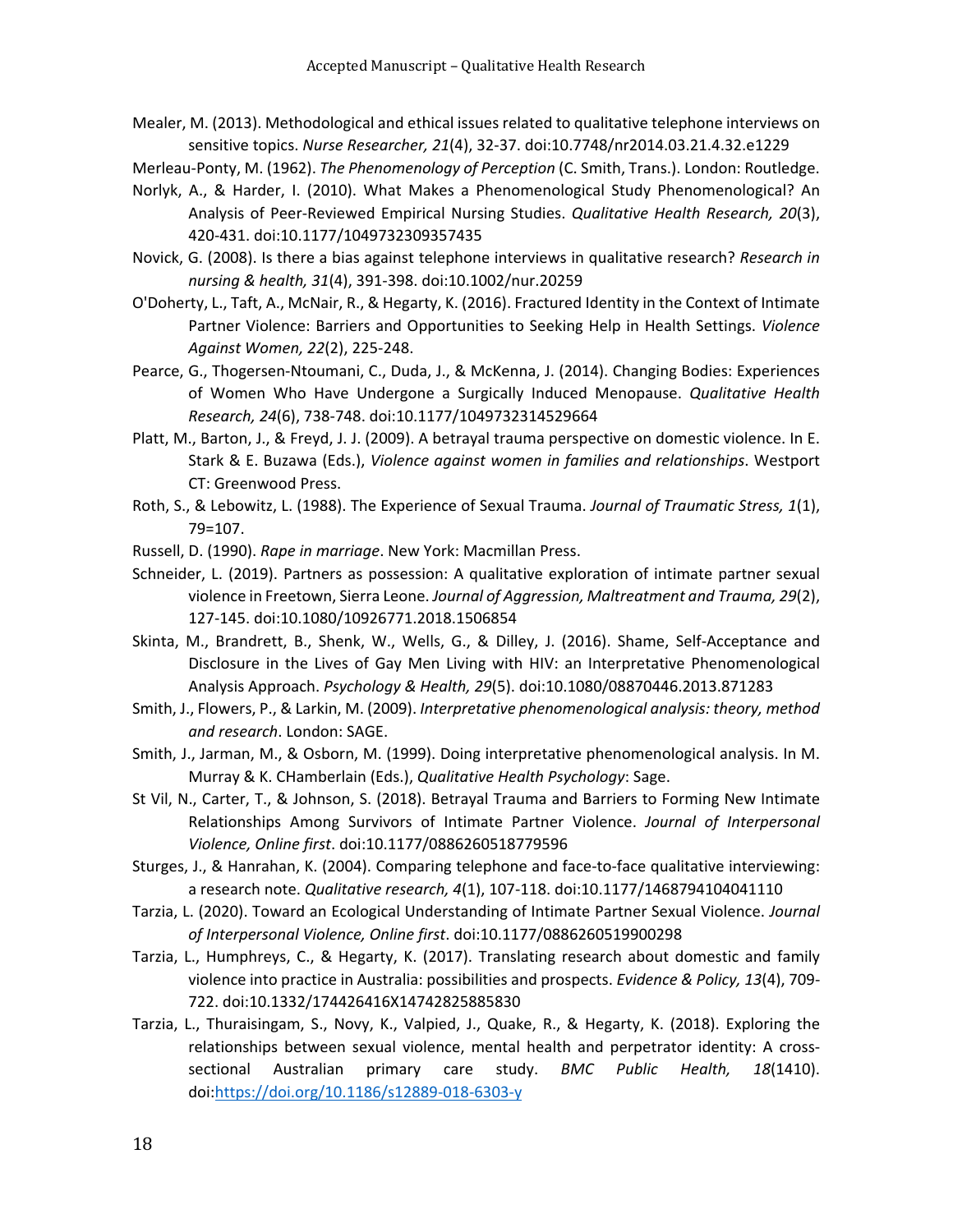- Tarzia, L., Valpied, J., Koziol‐McLain, J., Glass, N., & Hegarty, K. (2017). Methodological and ethical challenges in a web‐based randomized controlled trial of a domestic violence intervention. *Journal of Medical Internet Research, 19*(3), e94. doi:10.2196/jmir.7039
- Temple, J. R., Weston, R., Rodriguez, B., & Marshall, L. (2007). Differing Effects of Partner and Nonpartner Sexual Assault on Women's Mental Health. *Violence Against Women, 13*(3), 285‐297. doi:10.1177/1077801206297437
- van Manen, M. (2017). But Is It Phenomenology? *Qualitative Health Research, 27*(6), 775‐779. doi:10.1177/1049732317699570
- Vella, S., Miller, M., Lambert, J., & Morgan, M. (2017). "I Felt Close to Death": A Phenomenological Study of Female Strangulation Survivors of Intimate Terrorism. *Journal of Feminist Family Therapy, 29*(4), 171‐188. doi:10.1080/08952833.2017.1370572
- Wall, L. (2012). Research Report: The many facets of shame in intimate partner sexual violenceJanuary 2012. Retrieved from https://aifs.gov.au/sites/default/files/publicationdocuments/ressum1.pdf
- Whisnant, R. (2017). Feminist Perspectives on Rape. In E. Zalta (Ed.), *The Stanford Encyclopedia of Philosophy* (Fall 2017 ed.).
- World Health Organization. (2013). Global and regional estimates of violence against women: prevalence and health effects of intimate partner violence and non‐partner sexual violence. In. Geneva, Switzerland: WHO.
- Yardley, L. (2000). Dilemmas in qualitative health research. *Psychology and Health, 15*(2), 215‐228. doi:10.1080/08870440008400302
- Zahavi, D. (2018). Getting It Quite Wrong: van Manen and Smith on Phenomenology. *Qualitative Health Research, 29*(6), 900‐907. doi:10.1177/1049732318817547
- Zortea, T., Dickson, A., Gray, C., & O'Connor, R. (2019). Associations between experiences of disrupted attachments and suicidal thoughts and behaviours: An interpretative phenomenological analysis. *Social Science & Medicine, 235*(August 2019). doi:doi.org/10.1016/j.socscimed.2019.112408